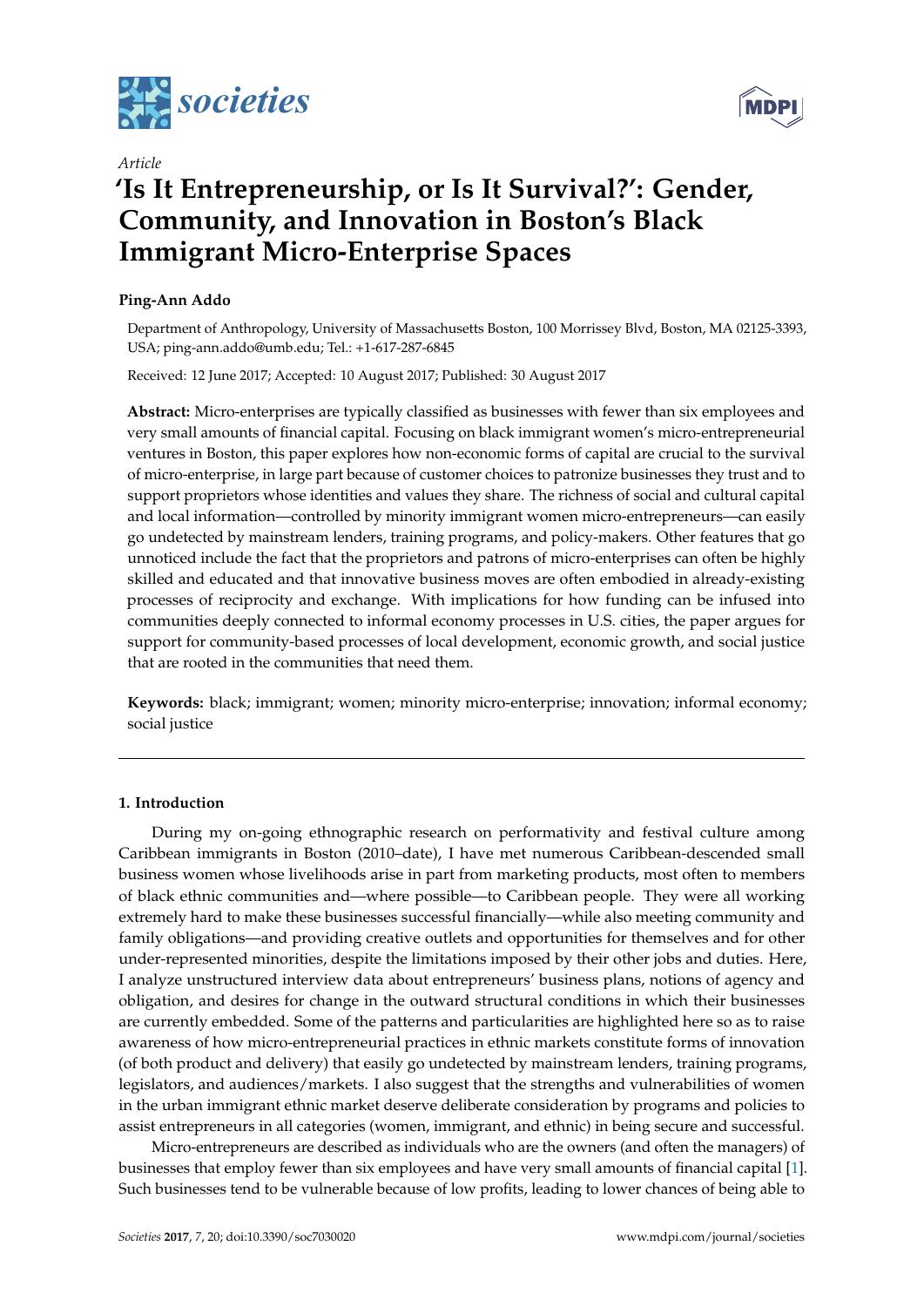reinvest capital in order to sustain or even enhance the business. However, survival of micro-business is dependent on so much more than money, relying as well—often primarily—on family members and others in personal networks [\[2\]](#page-17-1). Indeed, such networks have long been recognized as crucial to *informal* economic relations, which are further defined to operate *below the radar* of direct government surveillance and taxation (World Bank; emphasis mine). Yet, analyses often conflate the informal sector with micro-enterprise. Here, I provide an alternative reading of informal economy by highlighting the deep, longstanding, and resilient nature of market relationships within an informal economy and the ways they can be a boon to micro-enterprises that exist in Boston—a US city that is undergoing rapid economic expansion in both formal and informal areas. In a 2013 survey, 44% of respondents said that they engaged in some sort of informal paid activity and this is expected to increase [\[3\]](#page-17-2).

Globally, a more critical recognition of the role of the informal sector is also needed. The International Labor Organization, World Bank, and the Organization of Economic Corporation and Development characterize labor relationships within the informal economy as comprising "*casual* employment, kinship or personal and social relations *rather than contractual* arrangements with *formal guarantees*" [\[4\]](#page-17-3) <sup>1</sup> and sometimes even as *exploitative* [\[5\]](#page-17-4) 2 (emphasis mine). The very language used in these public and state-supported organization discourses demonizes entrepreneurs in the informal economy for doing things they describe as "evading taxation and social contributions" (see World Bank [\[5\]](#page-17-4)). Not surprisingly, populations relying on the informal economy are similarly labeled as unregulated, undisciplined, and unpredictable. Indeed, regulation is one of the main aims of micro-development programs (a broad term for programs that aim to increase the number, reach, and market of micro-entrepreneurs such that people's income and quality of life increase). Their approach is generally based on prevailing market assumptions that business development affords low(er) income people who run small businesses increased income, industriousness, and independence.

The prevailing "top down" perspective on small entrepreneurs and their connections to the informal economy—based on the interests and concerns of funding agencies—adopts a behavioral, deficit-oriented, pathological view of the poor and other participants in the informal economy [\[2\]](#page-17-1). This, to me, is unjust. In a city like Boston with rising wealth, population, and investment [\[7\]](#page-17-5)—as well as one of the widest income gaps between "rich" and "poor"—why is there apparently so little will for ensuring the economic success of entrepreneurs of *all* types? There is clearly plenty of wealth to go around. Helping programs that focus on fixing assumed pathology seem to ignore the fact that it is frequently people who are formally and highly educated who are among the majority of those who patronize—and presumably benefit from—the informal economy  $[8,9]$  $[8,9]$ .<sup>3</sup> Thus "helping" could more readily include providing support for what is already working well with the aim of increasing wealth and skills at the community level, where people who need affordable goods and services can access them, and can do so by patronizing entrepreneurs who share their community and a commitment to ensuring its viable future.

Like Strier and Abdeen, I embrace rather than ignore "non-economic factors like changes in gender roles, family division of labor, and household power relations" [\[2\]](#page-17-1) (p. 567). As women, people of color and immigrants, the individuals whose lived experiences I analyze here are deeply connected *at all levels* with other members of their communities. Often, they prefer to patronize suppliers, advisors, and clients who share identities and *values* with them. Financial capital has a range of faces, each face has a voice, and the faces and voiced experiences that these micro-entrepreneurs *actively seek* to

<sup>1</sup> OECD's website byline is "Better Policies for Better Lives."

<sup>2</sup> According to the International Labor Organization (ILO), "women, migrants and other vulnerable groups of workers who are excluded from other opportunities have little choice but to take informal low-quality jobs." [\[6\]](#page-17-8).

<sup>3</sup> Schreiner [\[9\]](#page-17-7) suggests that customers who frequent micro-entrepreneurs tend to not be among the poorest or least educated in US society, nor are they usually unemployed. And although the average U.S. inhabitant does not spend a large share of budget on goods/services from micro-enterprises ([\[10\]](#page-17-9) p. 1569), research is certainly suggesting that micro-businesses have a symbiotic role in buoying up the ambitions and survival of the employed, yet (increasingly) economically struggling middle class.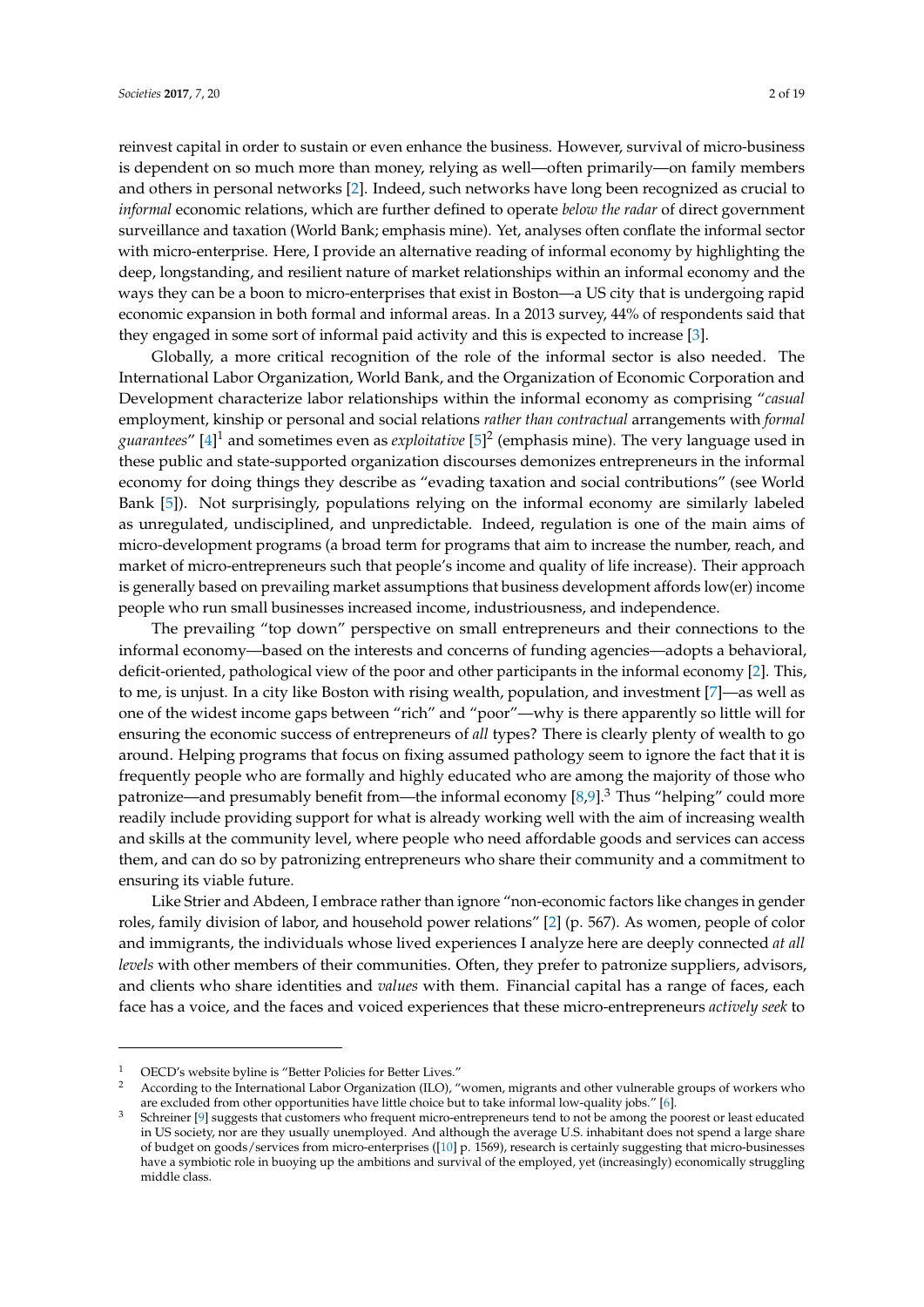engage around businesses matters often resemble their own: immigrants, women, and people of color. I suggest the *potential* for community development, economic growth, and social justice *already exist* in the communities that need them. I write towards a genuine recognition of the forms of economic exchange favored by entrepreneurs who are *from* those very communities. *Innovation*, therefore, requires more than new products—it requires new lenses from audiences: lenders, policy-makers, and perhaps even average citizens.

## **2. Innovation and Capital in Minority-Owned Businesses**

The five women I interviewed were all raised in the Caribbean or in a Caribbean-American community. That is—because they live in Boston now—they are Caribbean diasporans. They are college graduates—although not necessarily with a business degree or business training—and they have three things in common: they have access to very little financial capital, have experienced or are knowledgeable about the race, class, and gender-based challenges of being a black/minority business owner; and they work with a passion on these businesses to earn supplementary income and to pave the way (through networking, for example) to their future dreams. Their dreams include wanting to see micro-lending ramped up specifically for minority-owned businesses.

Black-owned businesses in the United States date back at least to the Jim Crow era when it became both crucial and desired to keep money (and presumably new products) within the black community by black people spending their money and investing in black-owned businesses, as well as building up a network of intra-ethnic support and marketing. Thus black-owned banks both then and now, respond to a community's sense of need for political solidarity to be underwritten with dollars. Likewise, minority-owned businesses respond to communities who are under political attack because of racial or class discrimination and who feel empowered by spending on goods produced and supported by companies owned by people of similar backgrounds. The networks so developed can be said to constitute social capital (the social connections and networks that provide knowledge and are also a source of positive social recognition for an individual). $4$  To the women I interviewed, such social capital—as well as their cultural capital (education, job status, any business-related training)—confers advantages, such as the women being recommended to other potential customers, thus being able to "grow" their businesses and business network. Clearly, monetary capital accrues to an entrepreneur, but when producer and consumer share positionalities (common, even overlapping categories of identity, along with their incumbent and intersectional<sup>5</sup> privileges and experiences of oppression; see [\[12\]](#page-17-10)), a common benefit is increased self-sufficiency *for community as well as entrepreneur*. Today, in an era of increasing fragmentation, individualism, isolation, and direct hostility from some white (and some conservative minority) mainstream individuals in positions of power, minority-owned businesses regularly engage economic, social, and cultural capital in local communities.

The Boston Mayor's Office for Economic Development's website strongly recommends that would-be entrepreneurs apply for a business certificate.<sup>6</sup> Certification is neither cost-free, time-free, nor worry-free. For women who choose to—or have no choice but to—operate out of rented homes, there are often concerns about having signed a rental lease that prohibits their doing business on the premises. Women may feel intimidated by the thought that they have to send in copies of numerous

<sup>&</sup>lt;sup>4</sup> Bourdieu defines social capital as: "the sum of the resources, actual or virtual, that accrue to an individual or a group by virtue of possessing a durable network of more or less institutionalized relationships of mutual acquaintance and recognition"  $[11]$  (p. 248).

<sup>5</sup> Crenshaw uses her term *intersectionality* to "denote the various ways that race and gender interact to shape the multiple dimensions of Black women's experiences with employment" [\[12\]](#page-17-10) (p. 1244). In the context of my sample, I might say: Women can be empowered through education and even employment, but if they are victims of racism in the workplace, then their educational achievements cannot be experienced simply as a source of empowerment.

<sup>6</sup> This includes involves a form, copies of canceled checks in the name of the business, three years' of federal tax return copies, current financial statement copy, written proof of lease or property ownership (where necessary), five canceled checks written for the business, current resumes for your company's principal stakeholders, a \$65 filing fee, and a visit to a notary public.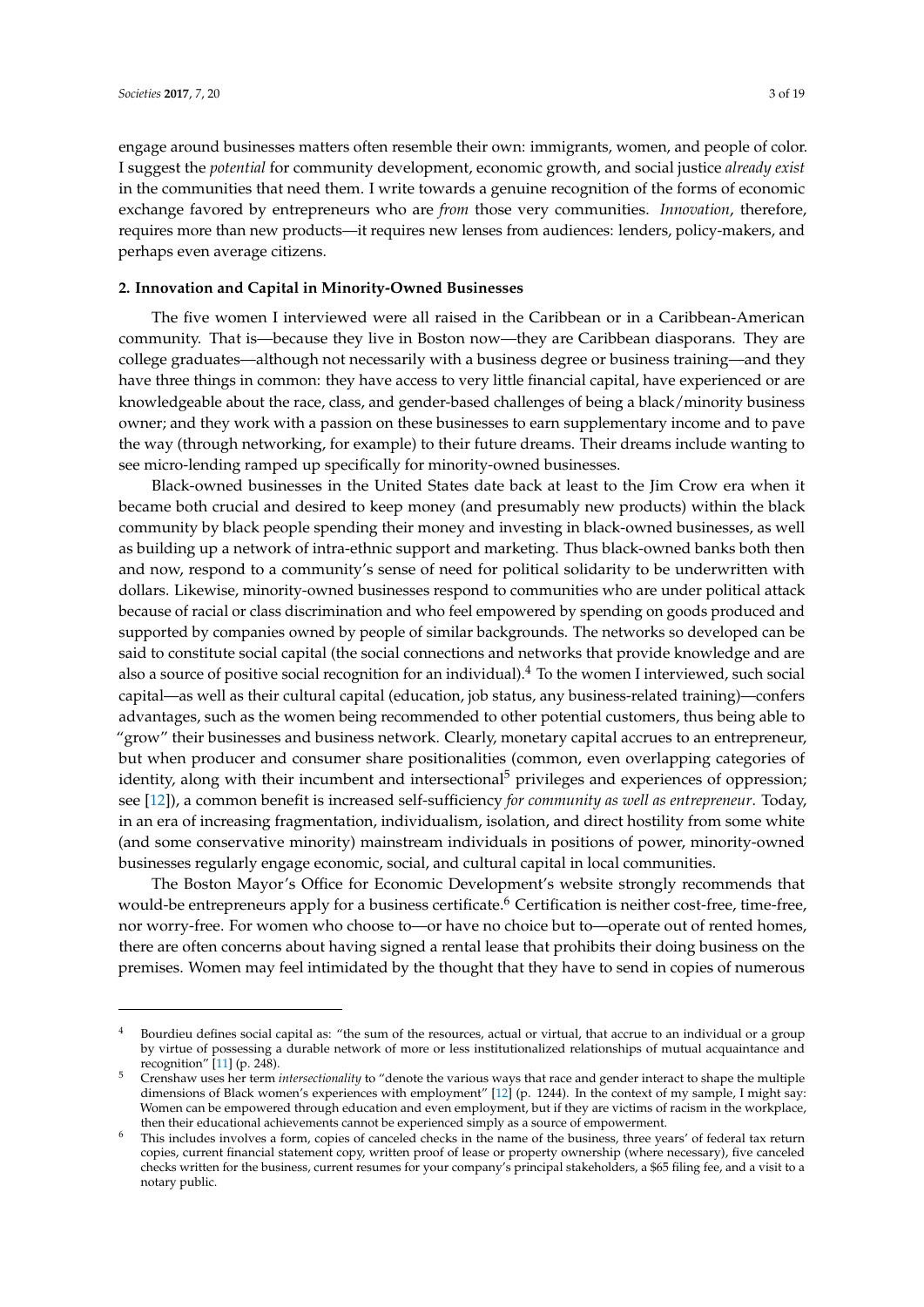documents, the exact combinations of which vary from website to website. A recently-opened Boston Office of Small Business Development aims to: "develop tools, programs, and policies to address specific gaps in key small business segments that are vital to the city's economic growth" [\[13\]](#page-17-12). Most crucially, there seems to be no option for help for a business that is run through the informal economy, one that thinks first about the immediacy of customer needs and income generation, and much later about keeping records and developing an advisory board and/or list of stakeholders. Furthermore, the City of Boston leads initiatives to make loans available to so-called small business people, but "programs . . . target businesses that have a history of, and a demonstrable potential for, job creation" (see the Boston Planning & Development Agency [\[14\]](#page-17-13)). This is certainly something the women I met are in no position to do. None of the women I interviewed for this article has a registered/certified business, but they can all identify (and happen to identify *with*) their market, would like to see it grow, and would welcome help from local agencies. How then can we propose solutions that are likely to work for such entrepreneurs? Using anthropological insights gained from in-depth interviews, I will first introduce you to the women entrepreneurs I have met. I will then discuss the lenses through which we can analyze the women's needs and, thus, improve the ability to meet them as a city that is investing widely in defining "a new era" and "a new vision . . . of a Boston that's thriving, healthy, and innovative . . . and [where] everyone has access to the good jobs and the safe homes that are the foundations of middle class security" [\[7\]](#page-17-5).

## **3. Black Caribbean Immigrant Ethnic Entrepreneurs: Forms of, and Impetus for Business**

I interviewed eleven women, but I share the stories of only five of them here, for these represent the widest range of entrepreneurial experiences in my sample. My sample may be small, but the details and intersectional nature of my analysis suggests that listening to subjects' stories can nuance our understandings of what is most needed by those we are trying to help increase their incomes through small business ventures [\[2\]](#page-17-1). All interviews were conducted in person initially, and some continued over a period of weeks as I got to know the women and found patterns in their responses, some of which I discuss in this section. One pattern I noticed immediately was that all eleven women cited someone else as the impetus for their going into business; that is: they all sensed a demand or a need for their products from fellow-community members.

JOAN is around 40 years old, is Trinidadian born and raised, and has been making delicious Trinidadian food to sell from her home since the early 2000s. She also runs a "sous sous"/"sou sou": a rotating credit scheme operation for pooling money with a specific group of people, with one person per week or per month getting the pooled funds. In many cases, such temporary, but long-standing and regular income sharing schemes also constitute transnational savings, lending, trustand community-building within African, African-American and Caribbean groups [\[15\]](#page-17-14)). Local Boston press and researchers are increasingly taking notice of them.<sup>7</sup> After her  $9-5$  job promoted her to the position of branch manager at a large commercial bank and she moved house in 2013, Joan needed more time on the weekends so she stopped cooking to sell. These days she cooks commercially once every two months at most. During the summer, she cooks to sell more often than this, sometimes doing so in small grocery stores run by other Caribbean small entrepreneurs. This increases her visibility and

<sup>7</sup> The historical importance of women's community financing institutions cannot be understated. A recent local Boston newspaper stated the following in the contexts of exploring the history and present of Black-owned banks: "One informal alternative is called a 'sou-sou.' Also known as rotating savings and credit associations, sou-sous can help people save money without using a savings account . . . Here is how they work: Every week or so, the members each contribute a set amount of cash, and one member takes home the pool. This rotates until every member has received a payout. Members will not see their savings grow, but in the end, the amount paid in equals the amount received. Prevalent in West African and Caribbean immigrant communities in the U.S., sou-sous are used virtually all over the world" [\[15\]](#page-17-14). Claudette Williams defines sou sou this way: "the sou sou or 'pardner hand' helped to support families in the Caribbean as well as to provide the down payment on a house in [Britain]. Women were central in maintaining these structures and generating the means of increasing incomes" [\[16\]](#page-17-15) (p. 154).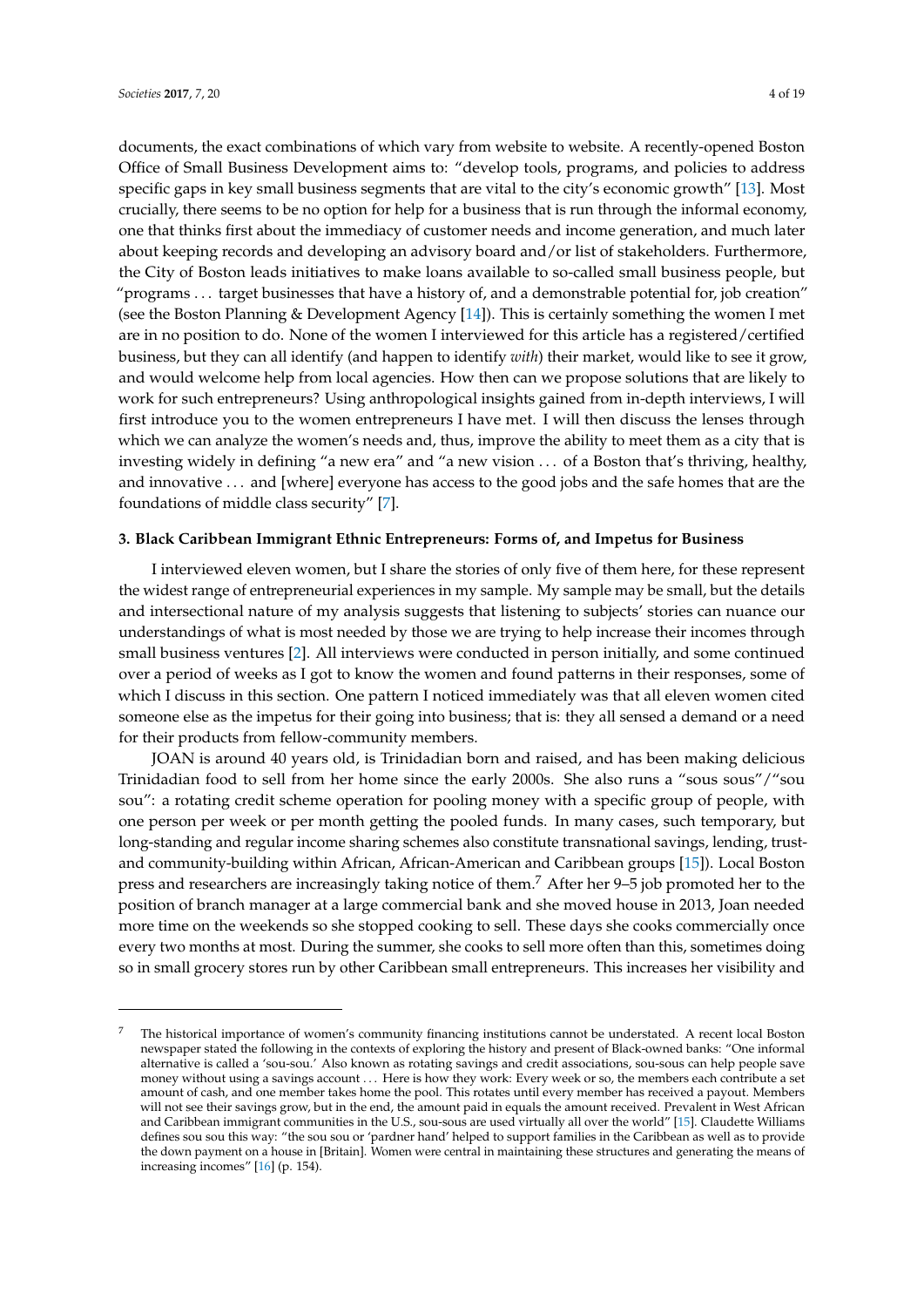affords her a chance to catch up with people who collect food they have ordered, or who happen to stop by the store to purchase Caribbean snacks, drinks and even "show" or concert tickets.<sup>8</sup>

NADIA: a women in her mid-forties with an African American mother, a Trinidadian father, and two grown daughters who have left home. Nadia is a trained community organizer with a human services Bachelor's degree. She worked for many years at a non-profit providing and evaluating a range of services to low-income residents in a certain area of Boston, and runs her own small positive body image consulting business. She also organizes pageants for plus size women and for LGBTQ community members (primarily men) so that they do not have to feel ashamed of their own unique ideas about beauty. She states:

"I have always been big, some call it fat, I call it curvy  $\dots$  I flaunted my bigness, even though it was hard for me to be big and I had low self-esteem . . . but I was apparently a role model, especially and to young girls who were also curvy who wanted me to teach them to dress and carry themselves differently . . . you know, with pride . . . I realized that I was helping people, so I decided to turn this into something . . . ".

Nadia was recently laid off from her job in youth and community development but has remade herself as an instructor of "curvy yoga classes." She teaches some of them in local gyms, others are private lessons in clients' homes; a few of them she offers for no fee at a local community center. She says she is doing what she loves, what she has learned she is good at, and what has been healing for her, what others say they appreciate she can give them. Perhaps most notably she brings her spirituality to bear in saying "I told God, okay I will do this for free, each week, because I know that if I give something up, I will get something . . . all I want is to be able to do this full time, as a career, and make enough to live on". She is currently living on savings, or calling in favors in order to make ends meet, along with what she earns through her "not your average yoga teacher" work and some occasional consulting in youth development through various contacts in her community.

VAL is a Jamaican-born housewife in her mid-thirties and the mother of two girls under the age of twelve. She wanted something more than domestic duties when her children began school, so she started a business knitting and selling wool and yarn accessories, such as scarves, hats and baby booties. Most of her clientele and her encouragement come from members of her community in Mattapan, Dorchester and Roxbury. She reflects: "I was moved to do this work—I prayed about it and it just came; people who had seen a scarf I knitted and then posted a picture of it on Instagram started calling and asking me to knit and sell them things . . . It does not take a lot of [physical] space . . . I have a few bins with my yarn and needles I keep in the corner of the living room and work on it after dinner, before bed, you know . . . once my daughters are settled in and taken care of for the night". Key words for me, as an analyst, are that her would-be customers *requested* to buy these things from her. Val responded to a need/desire in her community and, as a production team of one, she can "ramp up or down" production depending on customer demand and her own time.

Val is a "poster woman" for product diversification, customer service, and community connection. She has recently diversified her knitted products so she can continue to earn income during the summer. Rather than just selling knitted hats, booties, and scarves, she now produces bathing suit wraps, head bands, and decorative water bottle covers. Val also has a well-designed and maintained website that includes a tab for new products, and has recently added a homemade body lotion, or "balm", and encourages customers to leave her feedback, ask for gift-giving ideas, and upload images of themselves wearing her products. Further to the community-orientation of her business, Val's website features an "events" tab where she curates information on commerce and cultural events in her local black community. Where information-sharing between small firms could be perceived as running counter to

<sup>8</sup> Known often as "shops" or "mini-marts", these small stores stock and sell small amounts of goods, including individual diapers, are usually located in low income neighborhoods, and are sites for catching up on community news, or sharing a quick with friends. See also [\[17\]](#page-17-16).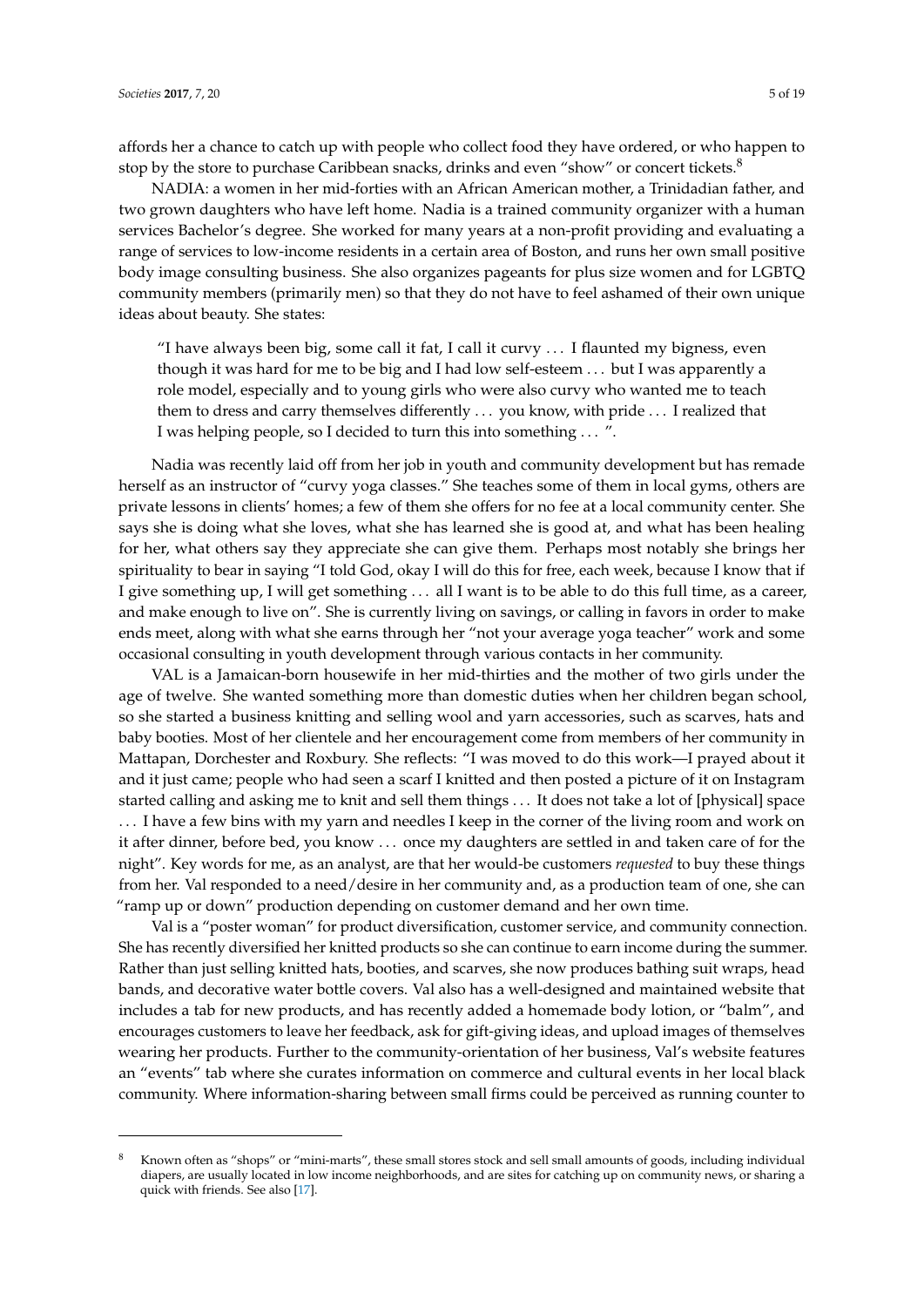eventual business success, Val and others in my sample see information as something to be shared in a tradition of community spirit and mutual support.

VICKI is a Trinidadian woman in her early thirties who is married with three children. Her calling to start a home-based business was related to the demands and costs of childcare. She says: "*after my third daughter was born, I felt day care was too expensive. I needed something I could do from home while caring for my younger kids, so I took a cake-making course, quit my job as a receptionist and started making specialty cakes*." Now Vicki employs an occasional helper (another woman of Afro-Caribbean descent) and markets her beautiful, custom-made cakes primarily through Instagram. Her customers are mostly other black and Caribbean people, and she leaves messages encouraging potential customers to order cakes for a variety of occasions and to place their orders early. For example, as I write this, she is booked up for the next two months with orders; her business is clearly assured, if not growing, in the short term.

ANDREA, a woman in her mid-thirties who is Boston-born from a Barbadian mother trained in business and communication studies, works part-time at a prestigious local university's media center. A few years ago, she had her own local TV show profiling fashion events in Boston. She now also runs her own business organizing fashion shows and an annual "Caribbean fashion week" in Boston. Andrea is single, has no children and describes her work using fairly traditional business language, such as "I let the product speak for itself". Indeed, most women I interviewed had a college degree and had taken seminars to develop business skills, including understanding how to carry themselves, dress "professionally", do business networking, and interact in interviews and in marketing situations. The women took these seminars in an attempt to gain knowledge and to feel less like outsiders in mainstream business contexts, but they also revealed an added bonus: they networked among themselves. In total, six of the eleven women I interviewed knew each other and a few had patronized each other's businesses. They needed a relatively assured market and, in these cases, they found it primarily in their own local community.

#### **4. Humanizing and Localizing Business in and across Space**

Freeman, in her excellent book *Entrepreneurial Selves* [\[18\]](#page-17-17), studies Barbadian women entrepreneurs in Barbados who have created and managed their own businesses. Freeman's analysis recognizes inheritances, but also departures, from the tradition among Caribbean women that she calls the ability to "cut and contrive"—stretching resources and plying products to bring in much needed income. Acknowledging that my research sample indexes what Solomon [\[19\]](#page-17-18) calls a self-employment and entrepreneurial culture, I want to go further in humanizing and localizing the strengths of my interviewees for their reliance on their own ethnic, gendered, and transnational connections and strengths in a majority white U.S. context. These women share ties and inherited knowledge with people located both in Boston and outside of the United States, thus the forms of capital they harness to build a business are transnational. Moreover, they exchange goods, services, and especially information and knowledge (conventionally known as "enterprise") that are firmly rooted in their origins as black Caribbean women.

Chen, an advocate for small firms who recognizes their advantageous connection to the informal economy the world over, suggests such firms remain small because of entrepreneurs' low levels of financial capital, specifically "low incidence of property ownership" [\[20\]](#page-17-19). People and institutions with power to lower interest rates and make available loans, jobs, and even affordable rental homes in desirable neighborhoods often inadvertently discriminate against minority individuals. Here is why: majoritarian (white, male, US-born) law makers and loan givers are often unable to perceive the effects of structures of power that make it historically far harder for minority individuals to borrow money and build up a nest egg or equity in property than for a white person with a similar age, education level, and business talent profile. So, what do these women have going for them *as entrepreneurs?* What would make their businesses attractive to funders in terms of easily convertible non-financial forms of capital on which lenders could count for an eventual return on an investment? One answer is their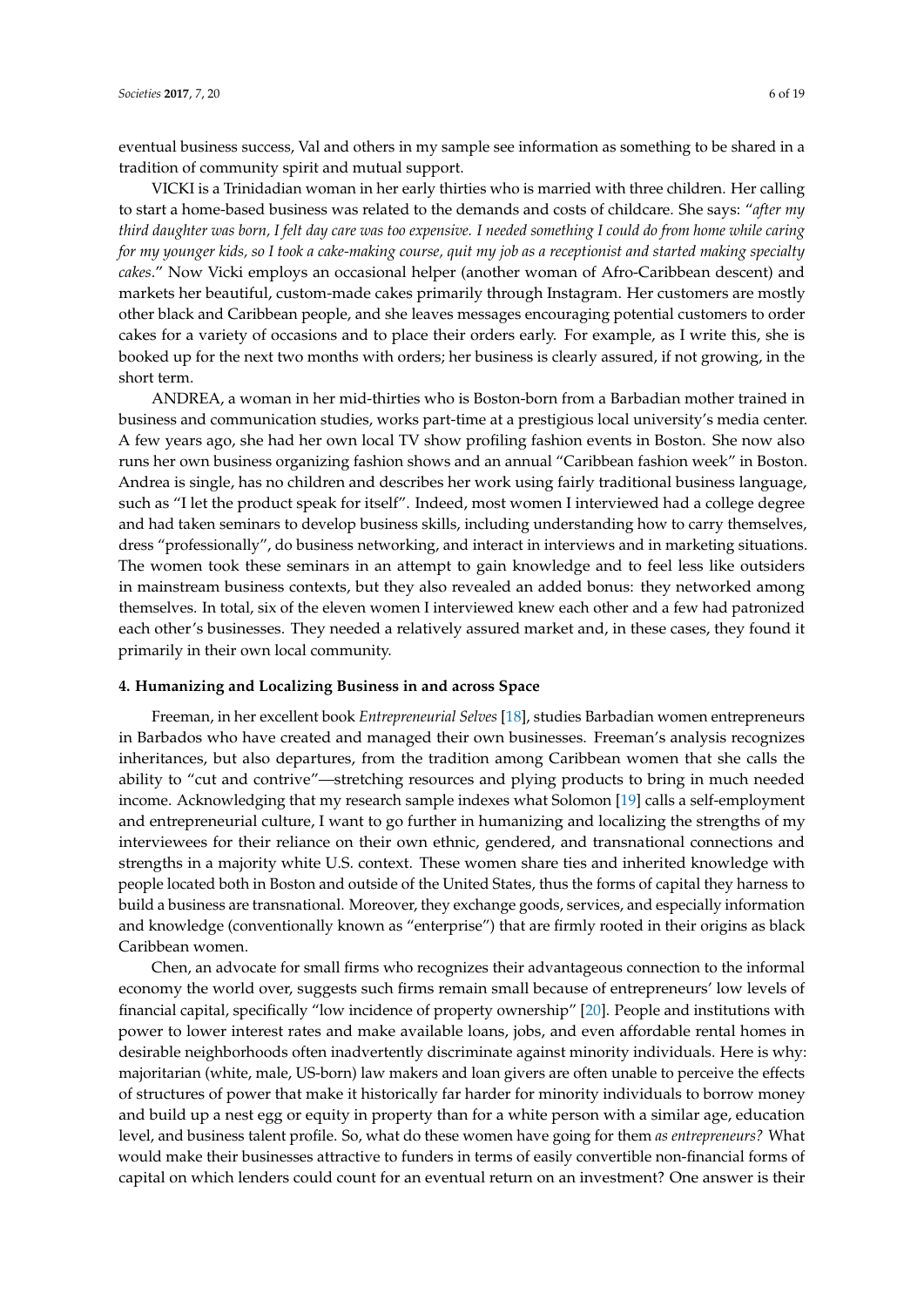long-term positive relationship to local market-specific "data" about the market they both live in and serve, although informational capital does comprise other forms and can exist in complex relationships with social capital and entrepreneurial ambitions (see also [\[8\]](#page-17-6)). For the most part, however, the women know or can easily identify the players and their desired products, and can gain information on how to adapt current processes to make their products available to others.

A 2016 "Small Business Plan" from the Mayor's Office in Boston had this to say about minority-owned businesses, or "minority business enterprises" (MBEs):

"Controlling for the industry composition of MBEs, 13% of MBE small businesses demonstrated employment growth in the last three-year period for which there are data (2009–2012), compared to 68% for all small businesses operating in the same industry segments (Boston Small Business Database, 2012). Nationally, minority-owned businesses are more likely to serve local markets than the national average, and also more likely to serve neighborhood markets than white-owned firms [\[21\]](#page-17-20). These factors limit growth opportunities for MBEs and make them more susceptible to local economic downturns" [\[22\]](#page-18-0).

It is clearly a disadvantage that small MBEs are growing more slowly than small businesses overall, but there is nothing to stop such business reports from celebrating the fact that there is growth in *both* sectors: registered MBEs *and* registered small businesses overall. The products of small minority businesses may not meet all the needs of those who prefer to shop at small businesses more generally, so customers are likely to shop elsewhere and quite possibly at other majority owned small businesses. However, promulgating a perception that minority-owned businesses are not growing *enough* casts them and their owners in a negative light, making loans harder to procure [\[21\]](#page-17-20) and inadvertently pitting small businesses against each other.

Furthermore, a frequently unrecognized strength lies in the contiguity between the context in which the need is perceived, the product that meets it is fashioned, the business relationship is forged, and the entrepreneur revisited for further purchases. The entrepreneur gauges and responds to a need in the community in which she is embedded, gathers information needed to stake out her space as a producer, fulfills her obligations as a producer and supplier, but also those of a more social nature. Further to my arguments about what is innovative about these cases: Blake and Hanson [\[23\]](#page-18-1) discuss the importance of seeing gender *in place* when analyzing entrepreneurial activists in their analysis of women-owned business in Worchester, Massachusetts. In addition, my analysis introduces the relevance of race/ethnicity, immigrant status, and social class inequality and their relationship to self-image and business ambition; that is, where the under-employed or not-optimally employed start businesses to supplement income, respond to a call from their wider community, and/or fulfill a personal dream/creative outlet. Another important consideration: diversifying products within ethnic markets and later making these available to *mainstream customers* potentially facilitates real-time, *inter*-ethnic interactions in urban space. If a white person enters a black enclave to buy a delicious home-cooked Caribbean meal, learns of other related products, connects with other immigrant and black folk in ways that support and honor what the latter think of their cultural products, perhaps the result will be an evolving, more genuine urban diversity for Boston. More immediately, expanding to a non-specialist market is expansion, increasing the growth potential of small and micro-businesses.

One example of the significance of immigrant status is Vicki's business dream, which is to return to her birth nation of Trinidad and Tobago, along with her husband, children, and in-laws, and where she plans to open a bakery business. It is more than a dream, she and her mother in-law have begun planning the business, and the family owns a house in Trinidad where they all plan to move within the next five years. This could be seen as "taking capital out of United States" but it must be understood as a manifestation of the deep and localized loyalties and networks of trust in which small business people see themselves as most optimally able to thrive, and which may or may not be in one nation state (see also [\[24\]](#page-18-2)) (pp. 40–41). Vicki, for example, feels comfortable working in the midst of her family, feels anchored in both Boston and Southern Trinidad, and is committed to these people and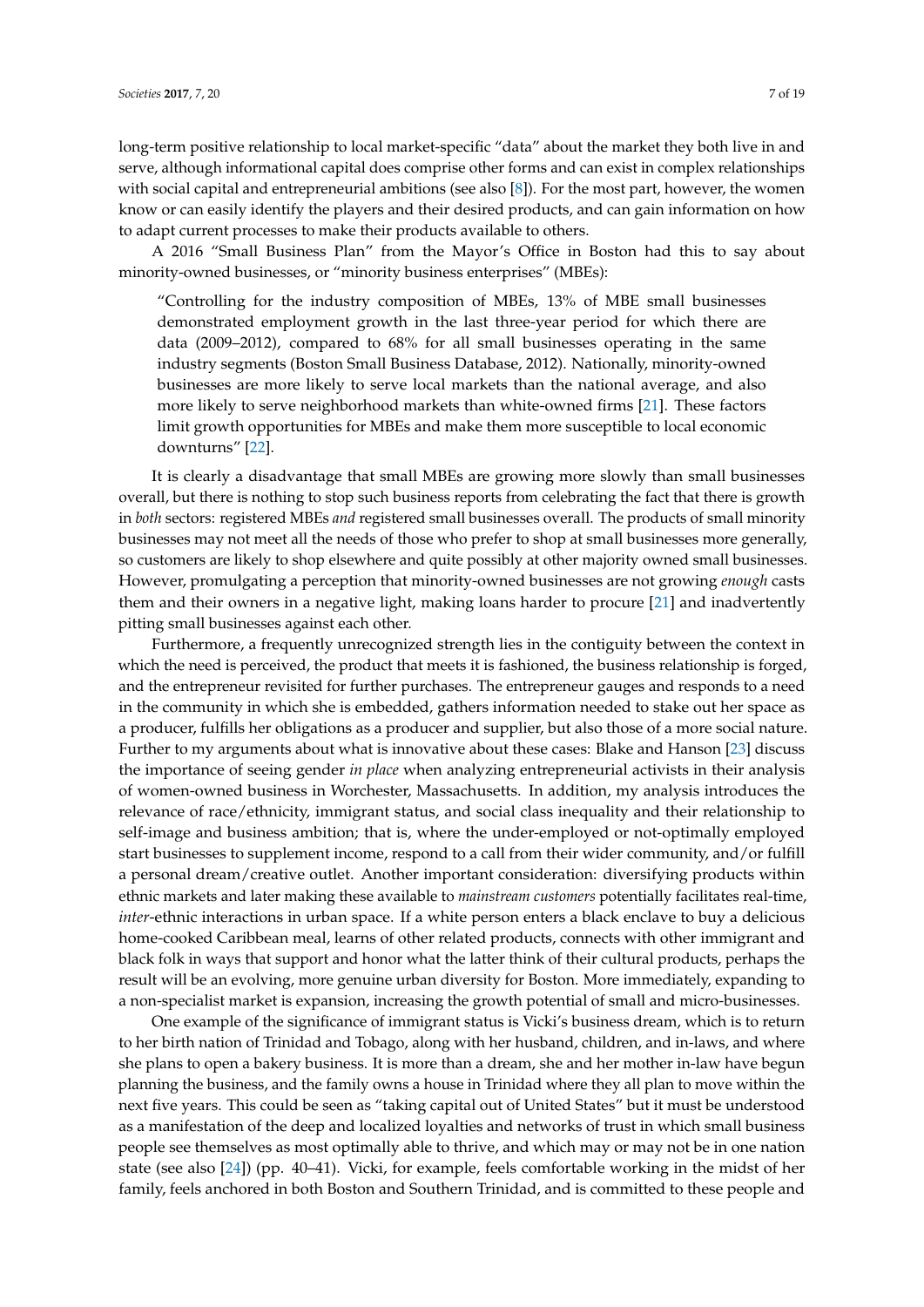places as well as to her own artform, and has found a way to merge all of these as a whole person (woman, kin-member, business person) and to anchor them in multiple places.

#### **5. Social and Economic Justice through Innovating the Basics**

The knowledge on which a woman entrepreneur may develop her business is likely not simply to be data-driven, but justice- and community need-driven as well. For these women, the calling is a real one; with real people and an identifiable need behind it. From the beginning, they have felt obligated to start, and later to continue these ventures, so they have; even if *not* making (much) money for themselves. Indeed, none of them make anywhere near enough money to support themselves from these businesses, but they intend to keep running them—or to use the networks of people interested in one product as spaces for marketing their other products—because their identities are strongly tied to both the products and the community in a way that buoys their Caribbean womanly identity. Joan states:

"I've always cooked and I grew up in a family in Trinidad where we cooked a lot and people always came and ate. So a few years after I moved here, people [who knew my family] started asking me to cook and sell, so I did . . . But food is not cheap . . . and I cook in a quality way with good ingredients; I cook like I am cooking for myself . . . and I cook because people ask me to . . . usually it's single men who want the food; who can't cook, who have no one to cook for them. Sometimes, it's women who don't want to cook, but want to feed their families good food. When I do it, I do about 30 boxes of food and sell for \$10 each. People come in my house to collect; they see it's clean here . . . they come back . . . "

Joan learned to cook from her mother and older female relatives and has long identified as a woman who cooks well *and feeds others*, ensuring their sustenance: an inherited womanly role. Cooking is fundamental to many women's identities and is, perhaps almost everywhere, an important context in which many women relate with and affirm one another through their gendered roles in their communities [\[25\]](#page-18-3). This is just how women like Joan practice selfhood. To use Bourdieu's phrase, cooking skills are forms of capital, in that they afford an individual access to recognition and respect, but they "go without saying because they come without saying" [\[26\]](#page-18-4) (p. 167) and thus are a strong link between the generations. Ultimately, these skills constitute social capital that increase perceived quality of life, and not just something with which Joan can achieve individual recognition and wealth. The foods thus produced are goods needed for a particular kind of social reproduction, that is, reproduction of people and cultural and personal values [\[15\]](#page-17-14), and specifically values that the women find are missing in our increasingly neo-liberal world. The labor used can be called "care labor" [\[17\]](#page-17-16).

To Nadia, entrepreneurship is also about social justice because it is helping women escape a pervasive, narrow, often negative image of themselves. She wants to change society's views of curvy women, but first, says Nadia:

"we curvy women have to do that for ourselves . . . " and "I started this as much for myself as for other people because I am a curvy girl with self-esteem issues. Respect is very hard to build when you are a big, black, woman—people might be scared of you, but they don't necessarily respect you. And for those young girls out there, they've been told—by people in their own families and communities and by the media—they are only good for sex: they are not smart, they are not beautiful."

For Nadia, there is an urgent need for the product she provides her clients. So here we see that the women are committed to more than their own business success; it is about connecting with and nurturing others, seeing a change in the world, and more importantly in their community. We are back to the reproduction of particular values by which the women try to live. And why innovate if not to see more of what you want to in the world?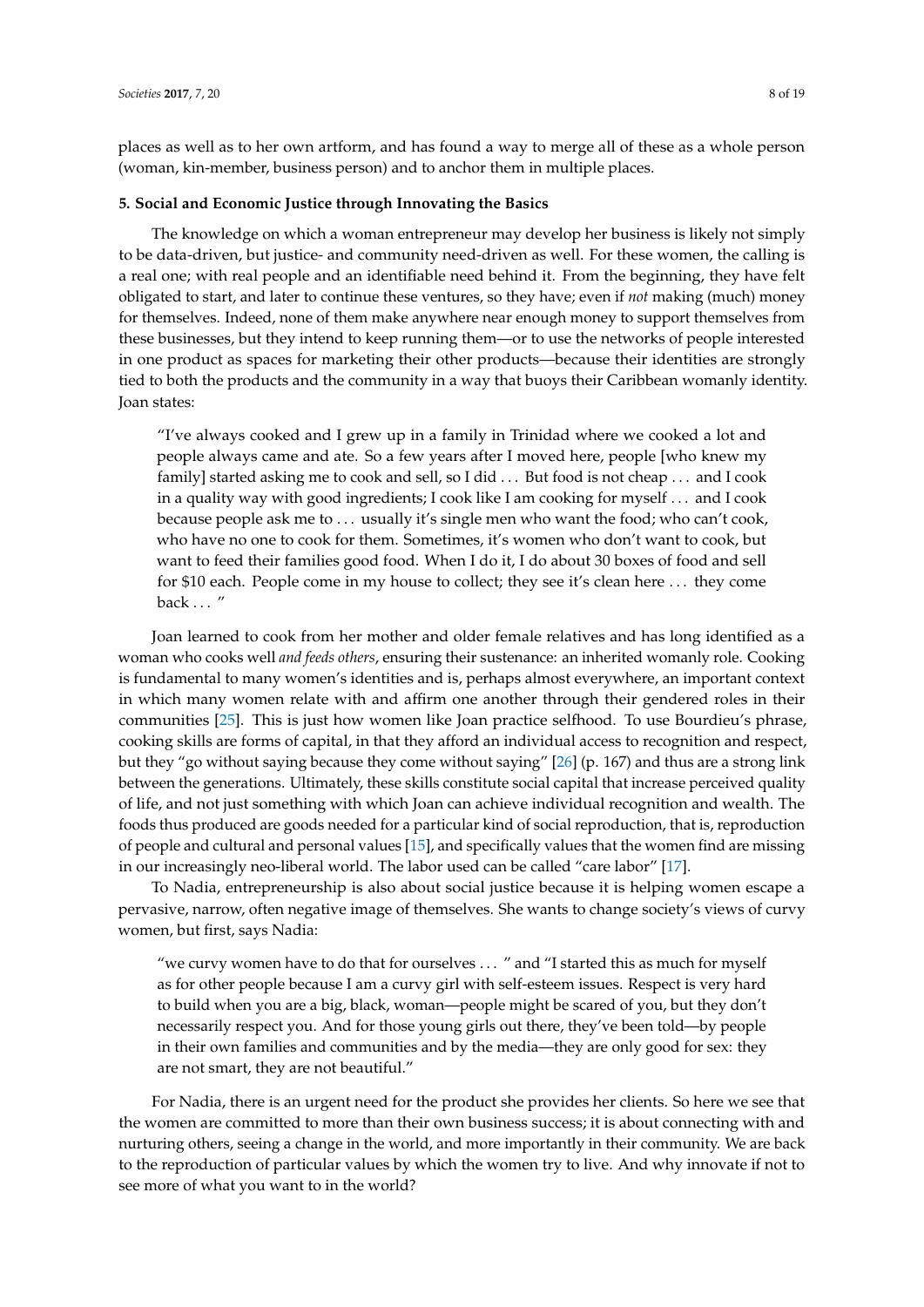Traditional models of entrepreneurship have not been nuanced enough to appreciate the value (and potential for growth of market) encompassed by these multiple forms of capital, all of which an entrepreneur may be transacting with, and for, in a given context. Hanson and Blake [\[27\]](#page-18-5) and Blake [\[28\]](#page-18-6) have long argued for the need for gender analyses of small enterprises and now more specifically so with regard to place. For them and for me the "place" that needs to be specified is women's rootedness in culture and local community, with all the incumbent challenges thereof [\[29\]](#page-18-7). Deepening the approach with respect to gender by grappling with the tropes that black women have had to endure, Freeman (2014) argues for expanded definitions of womanhood, matrifocality, and entrepreneurship based on the premise that women entrepreneurs are seeking some control over their reputations, rather than *a mere reification of respectability* [\[18\]](#page-17-17). In classic Caribbean ethnography, reputation and respectability are gendered as the purview of men and middle class women, respectively—dichotomized like public and private spaces as active and passive societal spheres [\[29\]](#page-18-7) (p. 115). My interviewees all have working class roots from their island parents, endure periods of having to "cut and contrive," and may seem to embody the trope of strong Caribbean women who defy traditional gender norms in taking care of themselves and others without (much) male help. However, like Freeman, I think it is crucial to resist the notion of "seemingly natural strength and limitless flexibility ascribed to female household heads" for it has let the state off the hook from "addressing well-entrenched patterns of gender and occupational stratification" [\[29\]](#page-18-7) (p. 115).

Likewise, I recognize that Nadia's work is politically engaged and designed to mitigate the barriers presented by such forms of stratification against feminized subjects like women of color, those who are overweight, and gay men. Micro-entrepreneurs like Nadia seek to accrue cultural and financial capital in the present, but are also forward-looking in building up social capital for themselves. But Nadia intends for the capital she builds to be accessible to her clients, and thus whether her business grows in actual profits or just in terms of clientele, she reaps rewards from knowing there are more people in her community who consider themselves healthier and happier than before her particular interactions with them. As I was finishing the first draft of this article, Nadia texted me this: "I graduated from Yoga school . . . I'm doing yoga everywhere . . . Just got a gran[t] for the summer to do Yoga with teens . . . I'm very grateful . . . " The grant is from the Boston Center for Youth and Families and, as we can read, Nadia is grateful for herself (she will be receiving a summer stipend) and for the low-income teens (of color) she will be working on empowering through her craft.

Women like Nadia, Vicki, Joan, Andrea, and Val are all innovators at applying labor and loyalty to maintaining bodies, nourishing communities, and evening the playing field for entrepreneurs and other individuals—one local transaction at a time. Decisions, costs, and possibilities are largely conditioned by micro-entrepreneurs' particular intersecting identity positions, and experiences of both success and oppression, within one or multiple communities and within the nation state. Thus, we need to frame analysis not just according to gender and space, but also according to *race, ethnicity,* and *immigrant* status.

#### **6. Tradition in Mind: Thinking Innovatively about Innovation**

So we see that women entrepreneurs have "taken the initiative of launching a new venture, of accepting the associated risks, the financial, administrative and social responsibilities, and [they] are effectively in charge of its day-to-day management"—as per the definition applied by Hanson and Blake [\[27\]](#page-18-5) (p. 182). They are innovators, not in technology and conventional business where profits are the main, or only impetus for business activity. As members committed to the liberation of the groups they market to, they take a more holistic view of capital, wealth, and value, so their perspective needs to be considered complimentary to, rather than undermining of, more monetarily-focused approaches.

The ethnographic snippets so far suggest that innovation can look very familiar—even seeming traditional and reciprocity-based—rather than simply like a transaction of product for money, and thus primarily ensuring revenue for producer or trader. However, as the "invention of tradition" literature suggests, just as some traditions that "appear or claim to be old are often quite recent in origin and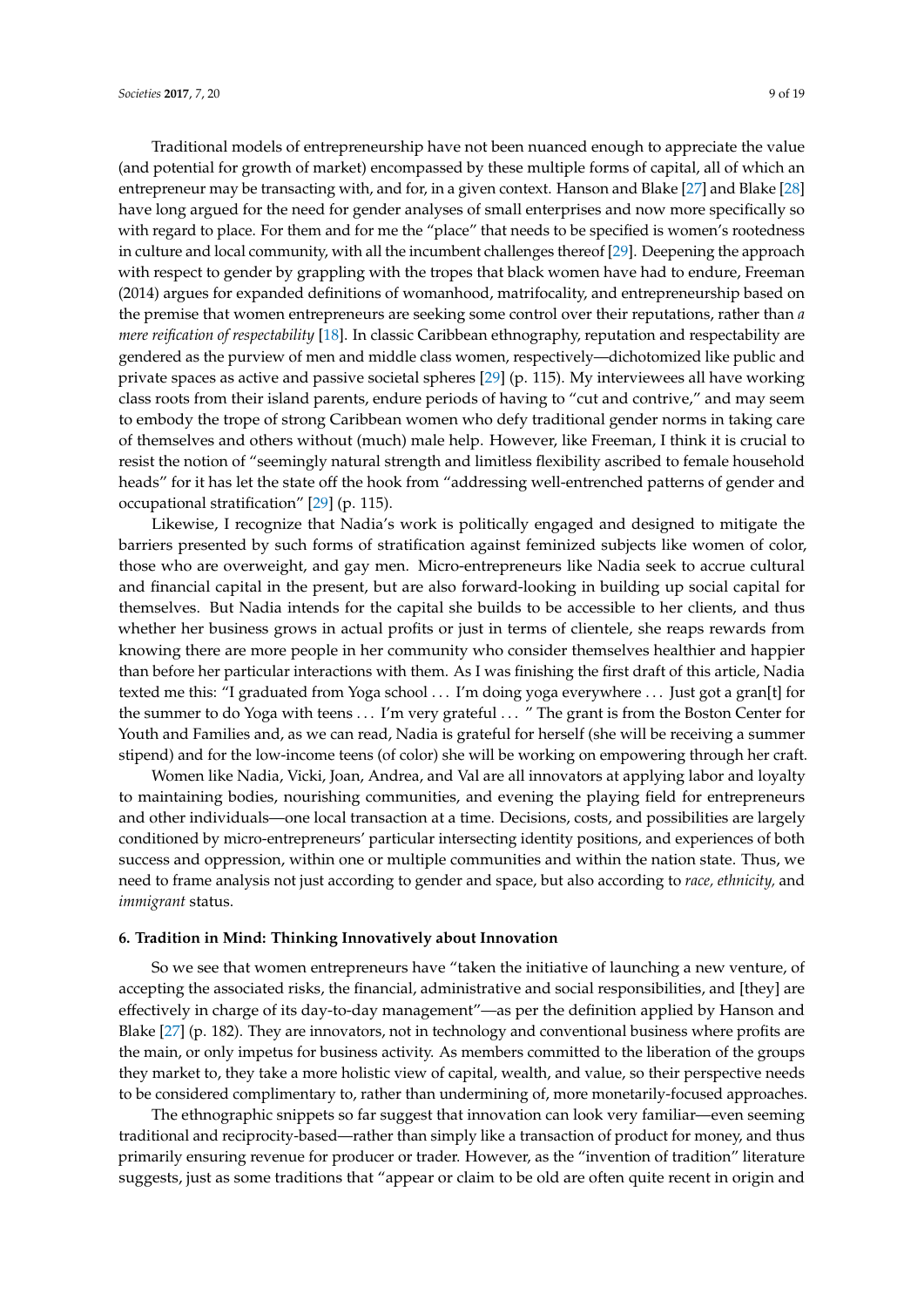sometimes invented," so too is there always some element of reification of the familiar in promoting an innovation [\[30\]](#page-18-8) (p. 1). The wire-bending Afro-Caribbean men who travel the globe to make Carnival costumes for diasporic Caribbean community festivals do so ostensibly to earn money but also thereby to repeat a longstanding practice—a tradition, if you will—of itinerant labor among the poor and working class [\[31\]](#page-18-9). This embracing of being itinerant, both rooted and routed, tied to place specifically through people—and able to engage in a particular occupation regardless of location—has enabled many Afro-Caribbean people in diaspora to perpetuate an occupational practice that earns them social and financial capital while maintaining links with specific people and places, often over generations. They elect to maintain everyday identity connections—unlike many European people in diaspora, who accepted the bargain to assume mainstream identities—and through such connections work to overcome the contemporary employment challenges of global labor markets.

Similarly, I see a culture of inter-dependence being crucial to the success of their ventures, as well as potentially leading to a relatively assured market, which can—often through word of mouth—lead to a growing market. The value is in stability and familiarity for more people because of the interactions between entrepreneur, clientele, and surrounding local and ethnic community may have different levels of access to financial capital and education, but together they share the benefits between them. Thus, empowerment can also be experienced intersectionally.<sup>9</sup> Rather than individual entrepreneurs borrowing, investing, and sometimes losing all, they stay small, have multiple strategies of what to sell and to whom, and keep their day jobs. As Nadia says: "your 9 to 5 keeps your dream alive." More than a strategy, this is an ethos rooted in womanly traditions of envisioning sustenance for self and others, which are often made materially possible by women's deliberate balancing of capital forms. Aiming for social reproduction—rather than simply financial capital accumulation—keeps the enterprise buoyant and the entrepreneur emotionally nourished. Herein lies the strength of doing *innovation through applying tradition*: production entails a deepening of confidence in one's community as means of production (if you will), a confidence that this will work because it is tied up not just with financial independence/success but also with spirituality, family, and other sacred things that are usually seen as positive, efficacious, and a ladder of strength. These things are generally not to be commodified because their source is family and community—not the market. One way that value is realized from marketing products is in the continued reciprocity with people who provide them.

## **7. Success in the Women's Words: Profit, Visibility, Respect**

I asked this question of all the women I interviewed for this project: What does it take to succeed and; how did you develop the skills of entrepreneurship?

Andrea responded: "I'm known for being efficient and I deliver—in fact, I deliberately didn't put my name out behind the fashion week for the first two years because I wanted the product to have its own legs. So I let the product speak for itself . . . then I started being interviewed as the founder of the project; letting the media highlight me." In addition to Andrea, Vicki and Nadia also highlighted the importance of respecting people, of "treating them well," each adding her own version of: "I didn't need to go to business school to learn that—my mother taught me that." They thus give nods to the gendered and generational path through which this value of respect was funneled into them. Both Nadia and Andrea say they do "simple things to treat people right (gifts), [because] then they'll come back." Andrea adds:

"Especially if you make it look like you put a lot of money into the event/product/the gift, they will come back!" Nadia added: "and I know how to make a product look good without spending a lot of money. Like the people I have emceeing at my shows . . . they are radio personalities—I know them all, and I don't have to pay them, but I do get them a gift;

As Crenshaw [\[12\]](#page-17-10) (p. 1241) states: "the social power in delineating difference need not be the power of domination; instead it can be the source of social empowerment and reconstruction.'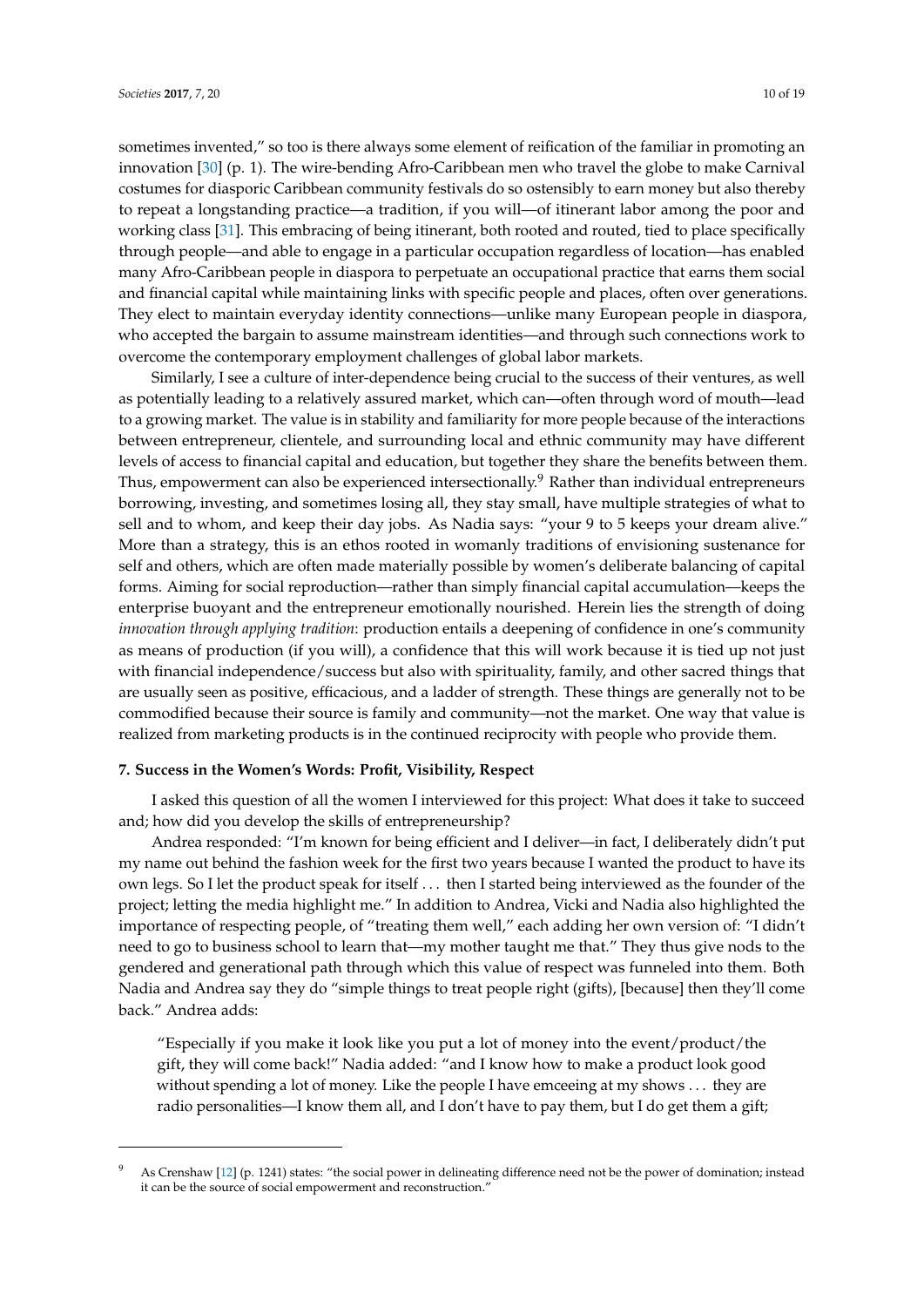sometimes it's a donated gift, but it's a gift. I present the gift in front of the audience, for that extra recognition, you know. At the same time, it all looks . . . what, it is . . . is really professional, because I get professionals who are also friends to work with me."

So elements of a form of caring that "felt natural" come out in these interviews, especially while talking with women entrepreneurs who have designed their products to give people (especially other women) a more positive image of themselves.

In discussing my analysis with me, Nadia said it is not just about an ethic of care, but it is about skills as well. She stated: "*it's all survival skills.*" Indeed, when I said I wanted to know more about her approach to entrepreneurship, it was Nadia who asked me:

"Is it entrepreneurship, or is it survival? . . . To keep a house over my head and food on the table for my two daughters and me . . . I sold whatever I could: food stamps, second hand items, I organized large social events for people for a fee ... but I don't think it's that unusual—you do what you have to survive. And when people started telling me I was saving their life—helping them to survive—and that they wanted me to make these ideas available to women like them, how could I say no? . . . and then people started to seek me out  $\ldots$  "

For example, local Boston photographers interested in doing work on non-mainstream images of body beauty approach Nadia because she has "a name" and her Facebook page gets many hits each day by contestants, would be models, and agents. For some business tasks known as "other merchant services" (such as: accounting, website set up, advertising, and support at events), Nadia relies on family and friends to pitch in labor or to ask contacts for donations such as cosmetics samples and discounted rent on an event space. She also takes advantage of as many free services as she can. For example, she does her own books and relies on Facebook instead of a website she must pay to maintain. Social media platforms are among her greatest resources because they are free and she can maintain them herself. As she says: "I can do it on the fly, I can upload instantly, and I don't need coding skills".

According to a working paper theorizing informal economy, keys feature of the informal sector are "micro-entrepreneurs who choose to operate informally in order to avoid the costs, time and effort of formal registration and who [lack] property rights to convert their assets into legally recognized assets" [\[32\]](#page-18-10) cited in [\[19\]](#page-17-18) (p. 5). Such entrepreneurs attempt to eschew being controlled by "a hostile legal system [that] leads the self-employed to operate informally with their own informal extra-legal norms" [\[19\]](#page-17-18) (p. 5). Yet this leaves entrepreneurs like Nadia vulnerable as well. Of course, not keeping books has its disadvantages, such as diminished chances for invoicing and information storage, which causes challenges when an entrepreneur decides to get her business registered. And while links to help connect micro-entrepreneurs to services are all over the internet, they are often *not free* and they often expect disclosure of information that small business people are not comfortable sharing.<sup>10</sup> As stated earlier: none of my interviewees have registered their businesses. None of them have quit their day job, either, yet many of these women still can rarely or barely afford financial/accounting help and childcare. Ironically, the very things that are assets in the women's chosen markets are frequently disadvantages to them in mainstream contexts: their ethno-racial backgrounds and immigrant status may be working against their being seen as conventional or respectable business people. Thus, schemes and programs to improve micro-enterprises' reach and success demands an approach that is sensitive to space, market, and clientele needs, as well as to gender, ethnicity, and citizenship-based concerns of micro-entrepreneurs themselves.

<sup>10</sup> Often these services cannot be access without sharing one's Tax ID number, something that scares some small entrepreneurs who lack access to information telling them they will not be taxed so much as can stand to gain other information and resources if they share this data.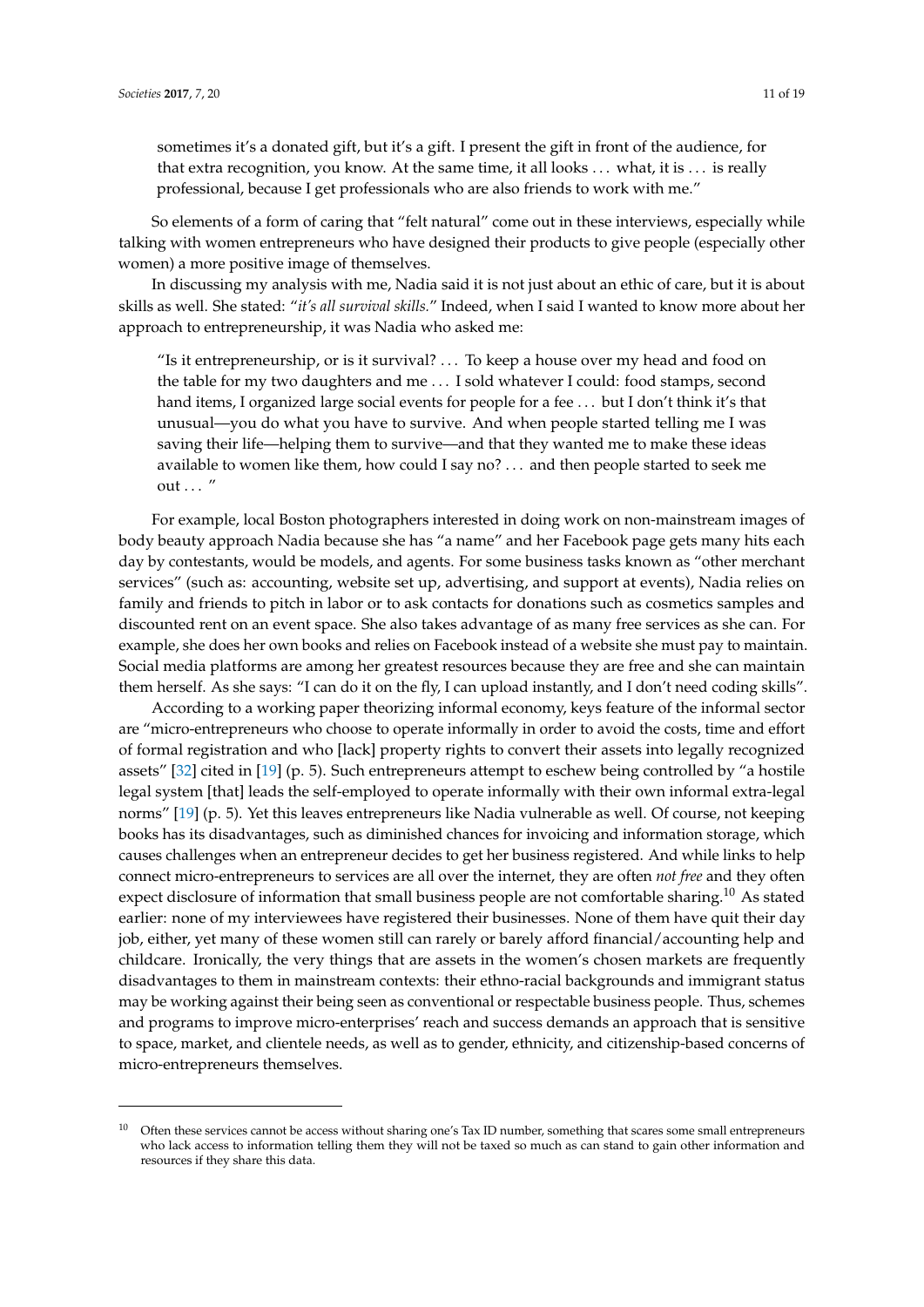# **8. To Better Include Them: Why Current Programs Are Failing Immigrant Black Women Micro-Entrepreneurs**

Interested in the social inclusion of micro-entrepreneurial firms, Blackburn and Monder [\[33\]](#page-18-11) state that women entrepreneurs can easily be marginalized in the very space where they feel included—their own communities, families, and homes. Oberhauser [\[34\]](#page-18-12) also adds that, unless both home and work are places of complete security and autonomy, then women micro-entrepreneurs' workspace is contiguous with their home space and they are likely to experience vulnerability. Some forms of vulnerability seem quite benign, but because they are tied to gendered expectations from community and family members—for example, many women are still expected to care for home, children, and partners—or lead women to "constantly negotiate their time and space to accommodate various activities and multiple household roles" [\[34\]](#page-18-12) (p. 166). Ironically, one of the most common reasons cited for going into business is the need to supplement income to help a household make ends meet, or to become more financially independent (from a partner or other family members). Encoded in this is the desire to escape the vulnerability of being dependent on others, especially male partners. Other challenges faced by women micro-entrepreneurs is the instability of clientele from the ethnic market whose members are themselves low income earners, or feel the need to spread their support around to multiple small businesses. For some, such as Val, their products may be coded as "seasonal" so they have to diversify products, which could be a challenge for entrepreneurs with low capital.

Other barriers to entrepreneurial growth include forms of gender discrimination. For example, a few years ago Joan was in discussions with a prospective male employer who offered her a job as a cook in the kitchen at the back of his grocery store. On inviting her to see the workspace, he made sexual advances to her. Once it was clear that he had "another agenda" (Joan's words), she refused the job and continued to cook and sell food out of her own home. On two occasions, women I interviewed were subjected to violent and jealous acts by men in their families: brothers or partners breaking their personal property and the accoutrements for their business. Thus, lacking access to affordable rent space, they work from home, remaining vulnerable in part because they have nowhere else to keep their business-related items.

Finally, micro-entrepreneurs may continue to be economically vulnerable due to low start-up funds and revenue, but helping programs do not necessarily increase other forms of capital that might mitigate this. As Solomon [\[19\]](#page-17-18) suggests, many training programs for U.S.-based micro-entrepreneurs are geared towards helping them network, train them in writing a business plan or doing accounts, and coaching them on poise, business pitches, and conventional business dress. These become part of the entrepreneurs' cultural capital (the learned and/or embodied skills and knowledge that afford them a potential rise in class status, given the right connections). However, my interviewees report (mostly anecdotally) that fewer training programs take into account the time and cost entailed in meeting other obligations outside of business development; time and stress management training would be welcome, they say. Moreover, there is a dearth of analysis of the race and ethnicity-based constraints faced by micro-enterprises. As Servon [\[35\]](#page-18-13) states: microenterprise should be championed as an economic strategy that helps those on the border of the economic mainstream more so than those who have so little revenue they are essentially disconnected from it. I add to this the reminder that those of minoritized class/economic, racial ("black"), ethnic (Caribbean, not of the majority minority African-American black identity), and citizenship (i.e., immigrant) status are doubly and triply disadvantaged.

My fieldwork participants were, for the most part, more interested in increased financial help so that they could control cultural capital in their already existing, familiar, and sometimes oppressive personal-cum-business contexts. Often, micro-development programs ignore these basic constraints on women and emphasize that women should aim for personal growth *as* individual entrepreneurs. Where structural constraints on women go un-recognized, it reinforces segregation of businesses and encourages women to maintain their economic vulnerability and social peripheralization, both of which run counter to their successfully entering the mainstream business world [\[36\]](#page-18-14). The enterprising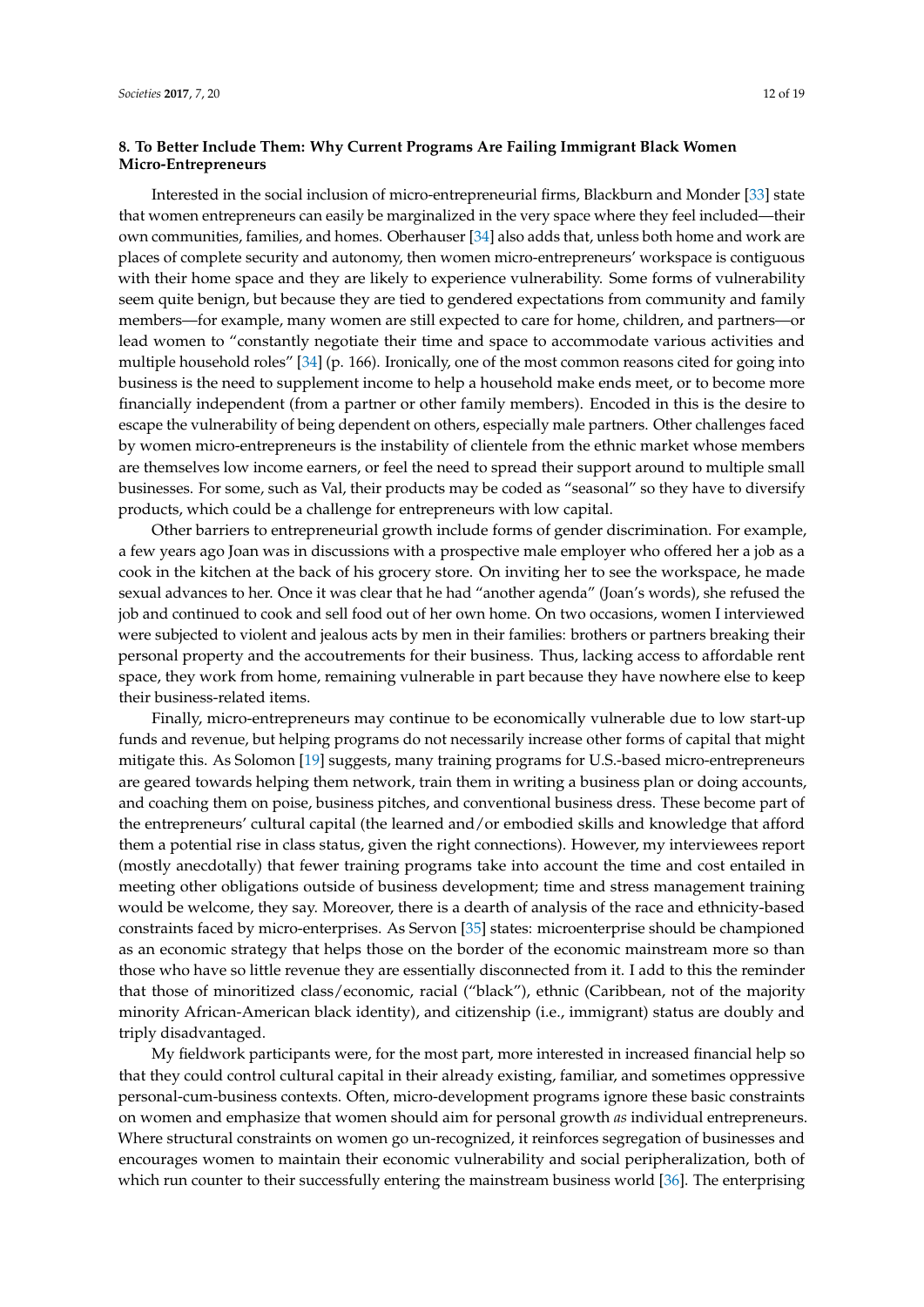women I met had little patience for the sort of "help" designed to make them simply competitive (read: respectable) in white business circles. In addition, the women expressly saw genuine *respect* as emanating from their own communities, or from other people of color, and not from white or upper-middle class social contexts.

In the "Trump era", we must further nuance and more strongly fight for the recognition of small business women—especially those who are people of color and immigrants—who do things for themselves. We must also be willing to admit that this need has existed longer than the current neoliberal capitalist model for "success" and that the reliability and resilience of a system of inter-dependence has continued to prove itself both locally and globally. Moreover, the information on products and markets exists embedded in an infrastructure defined by an entrepreneur's specific connections and identity, and perhaps by her ambitions, just as they do in the mainstream 'white' world.

## **9. Location, Location, Location and the Challenges of Working from "Home"**

All my interviewees continue to operate these enterprises out of their homes and using word of mouth in their communities, backed up by social media for advertising. Thus, their business work is also their "homework." Martha Stewart (see Taylor [\[37\]](#page-18-15)) is among the most famous late 20th century home-makers-cum-businesswomen. She started her now global enterprise by marketing her image and methods for creative middle class home-making via broadcast television. Stewart is a unique example of blurred home and business space actually being an advantage—for one thing: she had no ostensible need to rent business space and she could care and "grow" her business in tandem with any home care and family duties she may have had. Taylor assesses Stewart's entrepreneurial ingenuity this way: "this integration of family and work, using traditional and contemporary gender role identification . . . is what makes Martha Stewart a sociological phenomenon . . . Her work has meant *housework*, ironically ... performed in the public eye for all to see via media" [\[37\]](#page-18-15) (pp. 87–88; emphasis mine).

Intersectionality helps to focus our critical lenses on the fact that Martha Stewart is a woman for whom gender constraints were strongly mitigated by her class status and location (of both her home and early business). She also possessed social capital in the form of knowledge about information and outlets for her business products. As Taylor reminds us, Stewart took immediate advantage of her safe, attractive, and accessible location, "capitalized on the domestic realm, a space where she felt comfortable, mastered it through knowledge and creativity . . . capitalized on a specific type of work . . . and harnessed success through using modern technology, media . . . [\[37\]](#page-18-15) (p. 90)." All these require capital—economic, cultural, and social—as well as personal confidence and a community who supports her vision and dream. Most women I meet during my research have very limited space and no or unsupportive partners. They lack disposable income and access to resources such as media connections, and frankly the class status (and thus social and monetary capital) to develop the sort of business acumen that Stewart did. Where their community is located, and whether its members live without structural challenges, both have a bearing on an enterprise's viability.

Clearly the barriers are not simply race, class, gender, and immigration-status based, but they are quite simply spatial/locational as well. Micro-entrepreneurs who start businesses from their homes are relatively disadvantaged if their homes are located in neighborhoods where (richer) clients would not want to visit in order to access products or services. Thus, *space* needs to be considered because through such businesses, a woman entrepreneur's specific home and hearth is being extended into the homes and lives of others. Indeed, all of these small businesses are blurring lines between home and work, public and private, and productive and domestic activities.

Many researchers have expounded on the blurriness of this line for Caribbean women as pertains to both their income-getting structures and their sense of ownership over space, among them Freeman (2014) [\[18\]](#page-17-17) and Mintz (2010) [\[38\]](#page-18-16). And while this challenges ideas that the home sits squarely in the private sphere and is women's province with regards to domesticity and family affairs, it is also this blurriness that can lead to vulnerability for some women and empowerment for others. They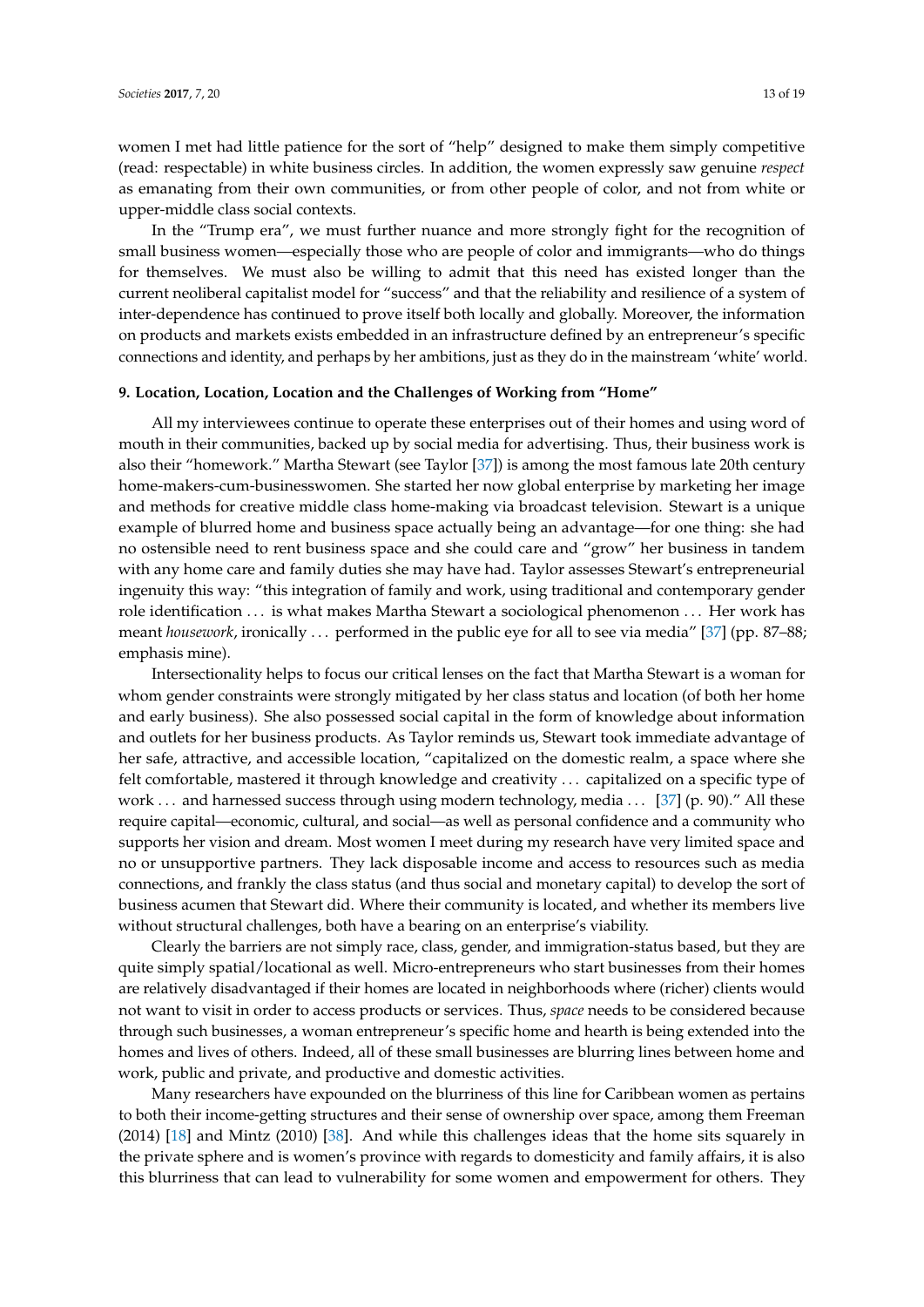are working and producing *in* their homes where they can ostensibly control their businesses given their assumed centrality and autonomy therein. However, the home is also the domain of children, extended family, and in the case of domineering partners and/or other difficult relatives, a space of disempowerment. While it may be a women's domain for contributing *gendered* work, a house may also be considered a "man's castle." But the castle may not be the only place a man is *rooted*, for he may be *routed* too, as discussed earlier. Historically, women have remained relatively anchored, yet highly enterprising. Taking the call from Blake and Hanson (2005) [\[23\]](#page-18-1) to see "gender in place", I offer this analysis, not to tie women to place, but to acknowledge the gendering of expectations and social allowances vis-a-vis the differential mobility of men and women of color under colonialism, and even today.

Most of the women micro-entrepreneurs I interviewed recognized the power of a prime (i.e., accessible, affordable, and stable) location. Because of lack of access to such spaces, most of them have committed to taking their products/services to clients. For example: Nadia will take her yoga classes to clients' homes or workplaces, Vicki delivers her cakes readily as far as 40 miles away, which allows her a broader clientele, and Andrea has taken her product to the "First Friday" events (designed to increase patronage by people of color and other marginalized groups) at a couple of high-profile local arts institutions. Yet all of these things require extra capital (gas, car maintenance, commuting time) with less entrepreneurial time going towards making products, connections, and developing businesses. Thus, the forms of innovation some women are forced to embrace are not necessarily "new", but they often place more demands on their already limited resources. This has made it challenging for them to devote time and capital to seeking loans, new locales, and new alliances that might buoy the multiple forms of capital they might rely on to increase their sales and profits. At best, what I refer to here as "innovations" can be seen as maintaining what Solomon [\[19\]](#page-17-18) calls an "urban self-employment and entrepreneurial culture" while contributing to women's empowerment (see also Kantor [\[39\]](#page-18-17)), often in contexts of relative disempowerment. The power dynamics are frequently gendered and result in gendered solutions. For example: Claudette Williams defines "sou sou"—the rotating credit system mentioned earlier—this way: "the sou sou or 'pardner hand' helped to support families in the Caribbean as well as to provide the down payment on a house in [Britain]. Women were central in maintaining these structures and generating the means of increasing incomes" [\[16\]](#page-17-15) (p. 154).

Such economic exchange is local and interpersonal, and maintains women's status as protectors of their community and family spaces, a regrettable historic necessity in communities where men have often traveled to earn income, or have simply exited, leaving women to maintain and protect community and families, as well as preserve practices and morale [\[15,](#page-17-14)[16\]](#page-17-15).

# **10. To Change Assumptions and Policy about Innovation and Micro-Entrepreneurs: What Female Micro-Entrepreneurs Say They Need for Business Growth and Success**

My interviewees were quite forthcoming about their sense that the prevailing notions of minority-run micro-enterprise and of the self-employed are often far from positive among bigger businesses and the wider public (see also Solomon [\[19\]](#page-17-18)). The women had many suggestions for how to adapt and mobilize micro-entrepreneurial lending and other capital provisions—suggestions useful to policy makers who are truly seeking to facilitate small, especially home-based businesses growing and thriving in the 21st century urban spaces of the US. First, those who encourage programs to help micro entrepreneurs must *trust* that people who are experiencing a predicament know themselves and have astute analyses of their situations. The role of *trust networks* cannot be underestimated. These typically exist within ethnic communities and also nurture business ventures (see Ensign and Robinson [\[24\]](#page-18-2)). Yet, micro-entrepreneurs in my sample say they also long to feel trust with those *outside their communities* as well, but at the moment, they are not entirely confident that they are respected and appreciated *as equals* by those who elect to help them develop their businesses.

All too often, a paternalistic labeling system is applied to micro-entrepreneurs, paternalism that is reflected in micro-businesses being conflated with the informal economy and also with welfare,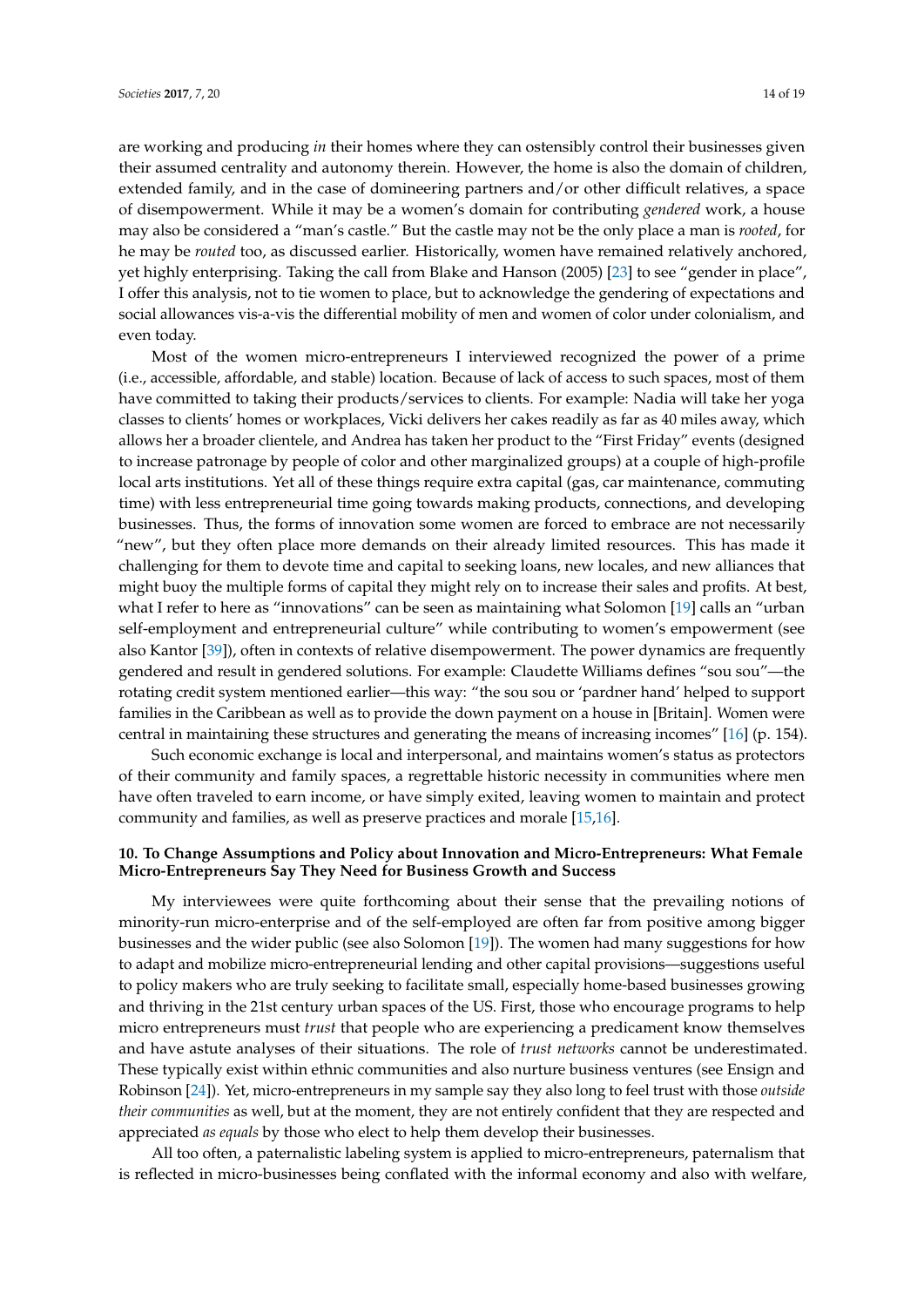two contexts in which people are easily maligned or demonized by those touting a more traditional capitalist philosophy of business or exchange. For example, according to the Female Business Owner Motivations survey [\[40\]](#page-18-18) (p. 12) micro-enterprise "marries elements of economic development and social welfare strategies and agendas" in addition to "self-improvement" [\[35\]](#page-18-13). While each of my interviewees suggest that community need and a sense of calling on their parts was the impetus behind starting their businesses, they certainly would object to the label of "social welfare" for it suggests vulnerability or dependency, and not the *inter*-dependency that women in my sample cite as central to their and their communities' self-reckoning. The women and their communities exist together and progress together.

Other things my interviewees said would help them achieve their goals as entrepreneurs include:

- *Low to no-cost loans* of very small amounts: The Boston Mayor's Office's 2016 Small Business report [\[22\]](#page-18-0) also lamented that many small businesses it surveyed did not qualify for loans because they were not registered businesses and would not (could not?) spend the money needed to register themselves when they had heard that even bigger businesses were having trouble selling their ideas to a bank and getting loans. Thus, interest-free and easy-to-apply-for micro-lending needs to be ramped up for minority-owned businesses who need support. Outright gifts of money would, in many cases, be even more welcome: One woman I interviewed said that even \$1000 she did not have to repay would help her with start-up costs and transport costs to deliver goods. This would ideally be a gift with "no strings attached" and could be acquired from a grant or detached donor, as the politics of a relative or friend gifting sums of money can complicate such personal relationships.
- *Securing grants and connecting with social impact funders*: Given the above, stronger connections to social impact *funders* would benefit micro-entrepreneurs like those I interviewed. Such funders see no loss of benefit in waiting longer for financial returns, if they expect any (see Cahalane [\[41\]](#page-18-19)) and offer grants to support products proven to increase the social good (coded often as positive social and environmental impacts). Grants received need not be re-paid, and increased networking between micro-entrepreneurs and funders could lead to social justice ripple effects, one product at a time, one micro-entrepreneur at a time.
- *More incentivizing of investors*: Solomon [\[19\]](#page-17-18) argues that microenterprise lending needs to be more adequately adapted to meet the needs of the American urban underclass, something that my research participants cry out for, and about which they should be heeded. Research shows that while "women default on their loans far less often than men," widespread perceptions among potential lenders is that women's caretaking roles in families make them less business responsible and also less in need of loans because lenders consider women's contributions—for example, to joint household incomes—to be monetarily smaller and thus less crucial to survival [\[28\]](#page-18-6). My ethnographic data certainly speaks against this latter assumption. "Barriers to investment" generally exist in the realm of lenders' perception, and not in entrepreneurs' inability to make lenders familiar with their stories (see [\[42\]](#page-18-20)). And once familiar, a gentle "push" (or pull) in the form of state subsidies may help more socially-conscious investors to support micro-entrepreneurial ventures.
- Another woman entrepreneur was emphatic about the need for *affordable health and dental care* targeted at women small business owners so that if businesses reach a capacity where they are approaching self-sustainability, their owners need not "break the bank" trying to care for themselves/their bodies. This reminder that bodies matter as much as minds and networks in business is crucial.

And in the meantime, women micro-entrepreneurs *innovatively* apply their own ways of waiting, watching and managing through keeping costs low and outsourcing aspects of production locally. Ways to keep production costs down include: "do the work yourself" or "give it to friend or family member, or someone else you can trust" and do so at "no or low cost." Usually women I interviewed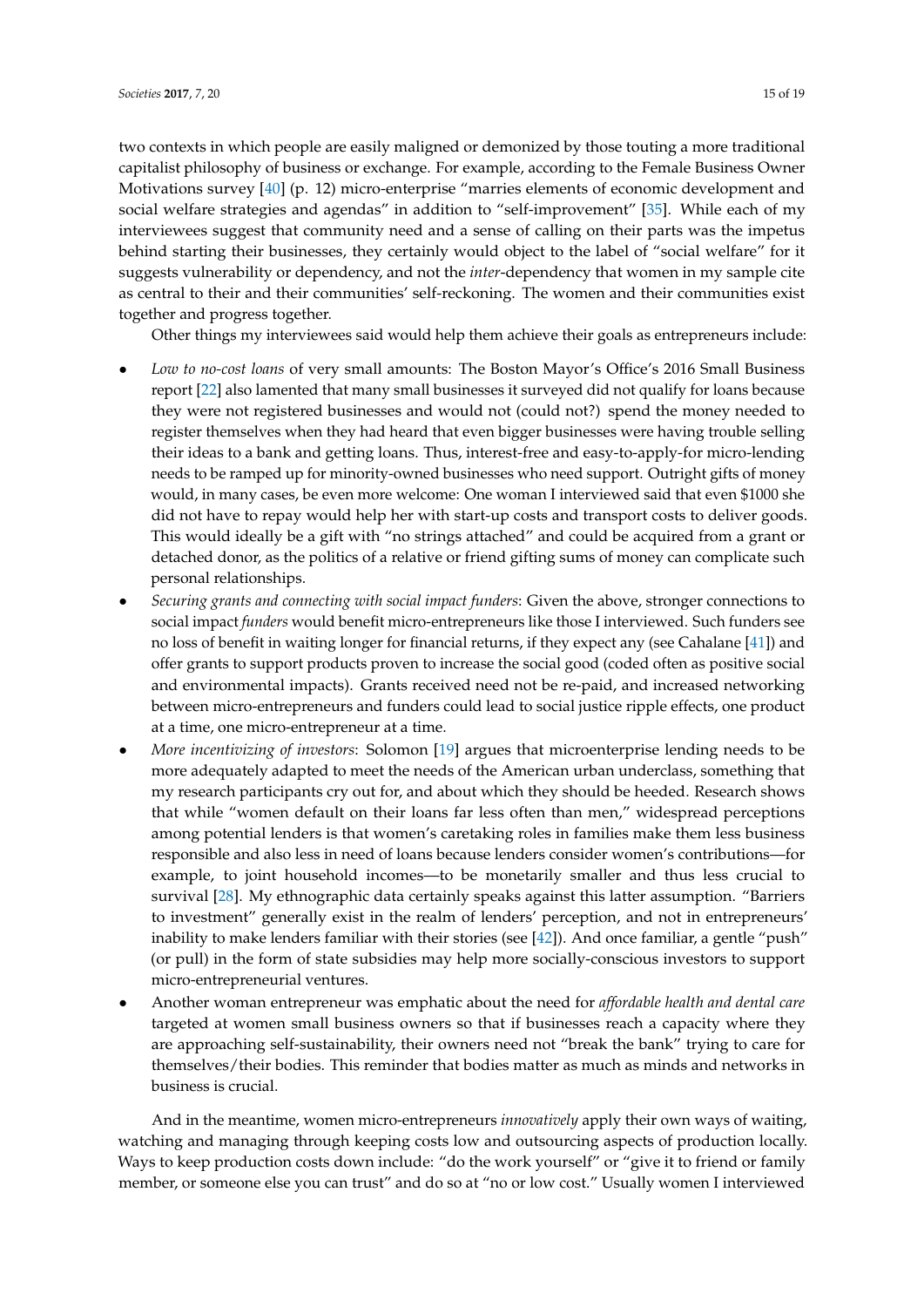had no more than two or three people helping them at any given time—this is a manageable number of people and many women say there are not very many people they can trust to begin with. Indeed, in a recent focused report from the Office of Boston Mayor, Marty Walsh, small businesses were defined as having a net income of at least \$50,000 annually and employing fewer than 50 workers [\[22\]](#page-18-0). Certainly none in my sample employed more than a few people, and none had earned this much. Indeed, if the women employed anyone, they were family members whom they did not necessarily or regularly pay, but whom they could only employ (or "exploit") for a limited time.

As my research can attest, affordable space and financing were raised as the primary concerns of small business people—especially women and minority owners—today [\[22\]](#page-18-0) (p. 32). Running the business from home, as all of my interviewees currently do, reflects the challenges of finding affordable space in neighborhoods that will support rather than detract from their business. Often, my research participants have less choice about location and work from their homes, using their cars as mobile offices. Here they often store some work-related items and make cellphone calls between appointments. But in the same report, little to no mention of *home-based businesses* was made, even if they were in the sample of the hundreds of small businesses owners interviewed by a diverse and conscientious team employed by the Mayor's office.

For micro-development programs to have cultural traction, they must make cultural sense to borrowers. In a study of how women's cooperatives in the Kingdom of Tonga used international aid money to do "development", Horan [\[43\]](#page-18-21) revealed that lenders had a lot to learn about how the women defined value in a modern vein. Recipients of cash loans bought raw materials and made barkcloth and fine mats (traditional wealth items that were also saleable as tourist objects). The lenders had assumed the women would seek to increase their access to financial capital, and were surprised to learn that 100% of the women in the project considered investing in traditional networks through gifting the textiles was capital enough, for it affirmed and deepened their identity as Tongan women. Likewise, readers of this piece should not be surprised if black Caribbean women entrepreneurs were to funnel borrowed funds into something akin to a "sous sous" scheme in order to increase their access to both financial and social capital. But increased understanding of how relationships of trust, mediated by markets, can translate to lived value in people's lives more generally could make lenders more amenable to taking "risks" on things like trust networks and other community-held resources for both stability and growth.

#### **11. Conclusions**

I set out to write this piece about the considerable tension between innovation (as a prevailing notion tied to entrepreneurship) and deliberate continuation of traditions among Black women entrepreneurs with immigrant backgrounds. Intrigued by the persistence of women's self-help, community and family orientation, and also with women's facility for doing and dreaming all of this transnationally, I have been inspired to frame my analysis with strong appreciation for how longstanding practices push against the trend to innovate using technology, instrumental business connections, and an individualized ethos of success. In so doing, I have had to explore the role of informal economy, gendered vulnerability, and spatial location on business success, as well as how these play off the socio-political marginalization of immigrant women entrepreneurs and the clear disadvantages of using home-space as business-space. My argument has been that it is worth investing in the maintenance of the bodies, relationships, and value systems that comprise the specific market in which women have already proven themselves and their businesses to be able to thrive.

Additional questions I have found I could answer while writing this piece include: how can micro-entrepreneurs move from survival to stability mode, while not forcing their women owners to give up relationships ensuring the source of vision and drive that enable such businesses to exist in the first place? The answer seems to be embedded in more actively supporting *already existing* relationships that amount to networks of social capital leading to earnings, advertising, and sources of inspiration, in short: the communities in which the entrepreneurs are already embedded. That is,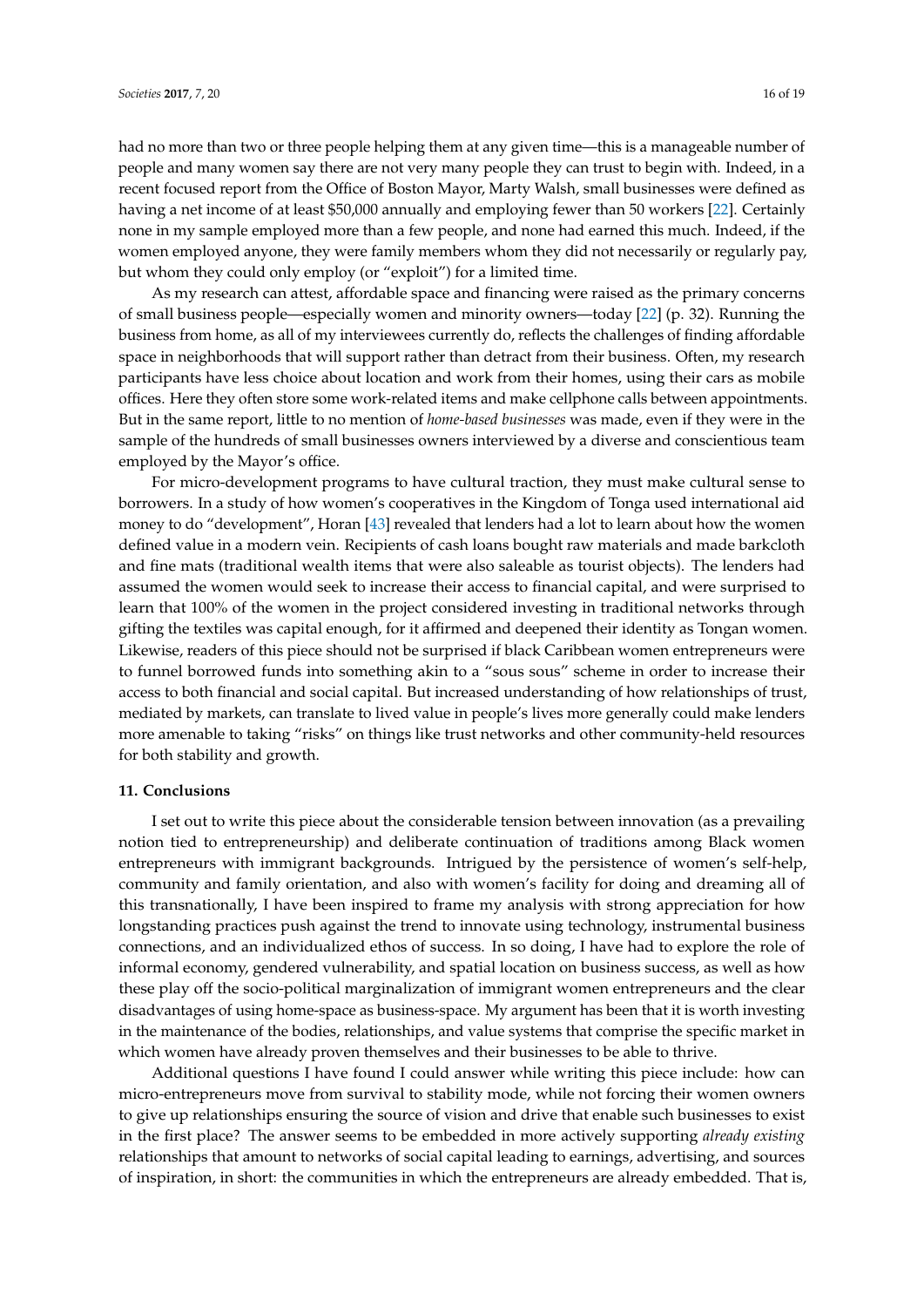funders would have to be prepared to characterize as "development" some increased spending on marketable skills and social relationships—things that currently are ignored, romanticized, and even pathologized socially. Likewise, products such as simple ethnic foods, events and health classes to celebrate big body image, and hand-knitted clothing accessories should no longer be eschewed in contemporary discourses on innovation (see also [\[24\]](#page-18-2)).

Many analyses of schemes to support female micro-entrepreneurs are often focused on poverty-stricken, relatively under-educated women in developing nations (see [\[9\]](#page-17-7)), but my study has focused on working women in a prosperous U.S. city who define themselves as professionals (based on cultural capital such as education and job status: most have university degrees and are either fullor part-time employed by large corporations). Still, they are yet to achieve their simple entrepreneurial goals: income and independence through their own social and economic efforts. Thus, I seek not to romanticize the idea of the (monetarily) poor professional—who is rich in social connections, community support, and positive self-image given said connections and support. I analyze this data to suggest the diversity of products, assuredness of markets (however small) and embeddedness of entrepreneurs are all advantages in the social and financial senses, and they should be explored and supported.

My study suggests the efficacy of listening to women's stories of effort, challenge, triumph and change, and with wisdom of trusting ordinary people to be analyzers of their own social realties and the current political and social challenges to achieving their dreams. Innovative ideas need not be funded just because they seem to offer new approaches to meeting particular or even burgeoning market demands. Long-standing ideas and social processes that have ensured survival *are innovative, especially when they ensure increased security for women, immigrants and people of color* in contexts of rising costs, increased bodily threat, and decreased viable employment opportunities. To this end, the income-related problems of women, ethnic minorities, and immigrants are being borne and even solved, one at a time, using timeless and community-held processes of reciprocity and exchange. Those that are also generating revenue certainly add value to the on-the-ground solutions-oriented processes that are inherent to any successful market and that are necessary for, and appreciated by vulnerable populations in U.S. cities. The multiply-minoritized have rich experiences and resilient networks, and their narratives should be consulted as *data* for improving the efficacy of a range of small business assistance programs.

Finally, my research sample may not be large or highly representative of women micro-entrepreneurs or even of those of Caribbean background living in Boston, but my analysis is detailed, strengths-based and intersectional: taking into account how gender, race, social class and immigrant status *intersect* to produce conditions of relative advantage or disadvantage in a person's life experience. Individuals who start from a place of confidence in themselves, their products, and the system in which they ply products for money can be satisfied with building up capital of various kinds, not simply financial. This piece has suggested that diversifying business discourse and assumptions away from neoliberal capitalist notions about entrepreneurship, innovation, and worthy personhood can expand the funding imagination for how personal economic growth and productive community relations can be supported in their work as *reciprocal* development processes in U.S. cities. Community development can and should begin with people in their own communities. Growth cannot be achieved *for* women, immigrants or people of color, nor done *to* them. It should be done by them and on their own terms and over territories and spaces in whose communities they already live and labor. And local innovation is often highly influenced by the global, the transnational, and long-standing practice. *Recognizing* such innovation clearly requires new lenses from a range of players in today's economic world.

**Acknowledgments:** I am grateful to the bandleaders and members of D'Midas and D'Horizon mas' camps in Boston. Many thanks also go to Nicole Flynt and Diane Joseph for their help in navigating the Boston Caribbean community, and to all the women micro-entrepreneurs who took the time to talk with the author. Finally, I acknowledge the comments and suggestion by this article's two anonymous reviewers.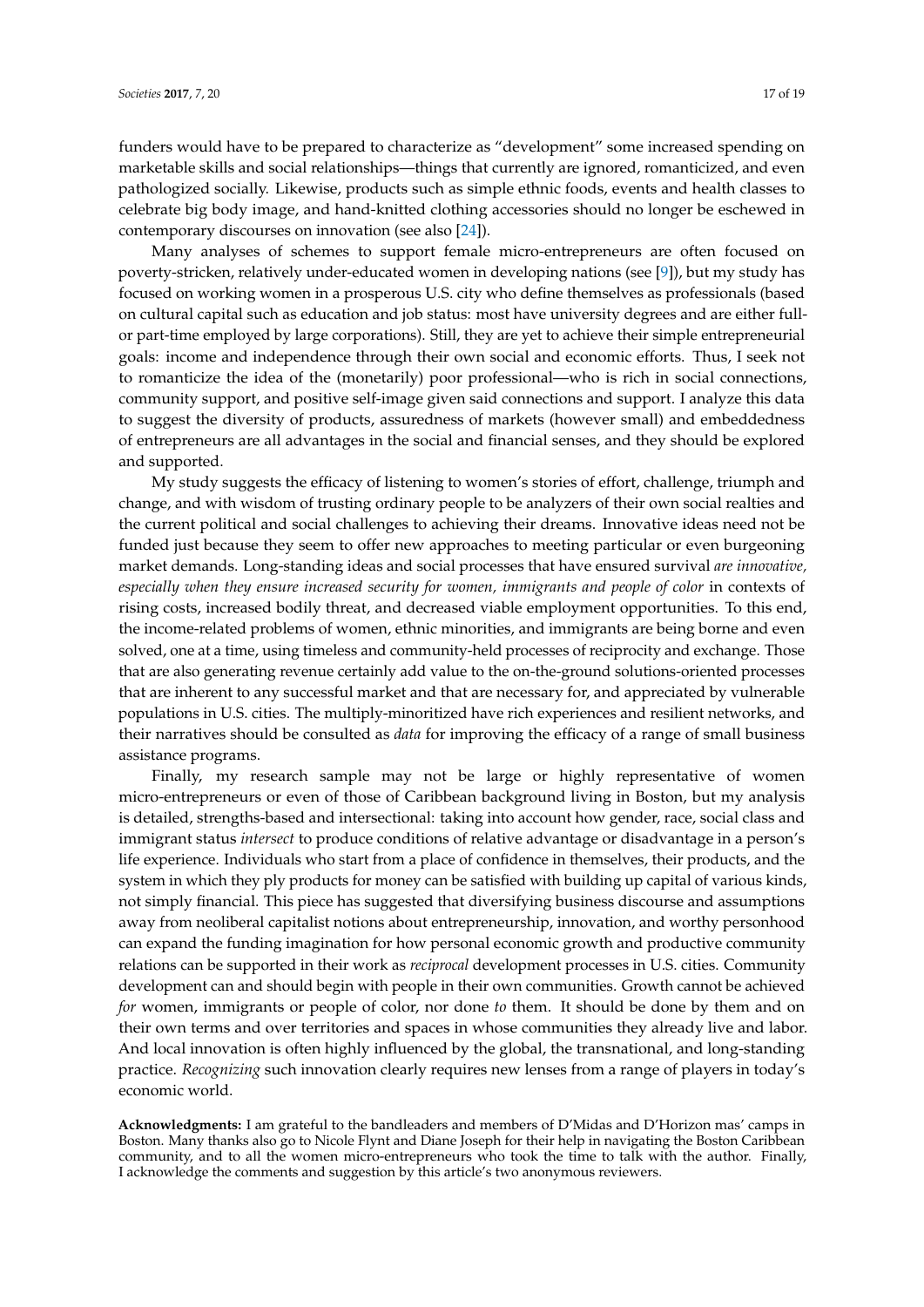**Conflicts of Interest:** The author declares no conflict of interest.

## **References**

- <span id="page-17-0"></span>1. Klein, J. What We Know about Micro Finance in the US. Available online: [http://www.aspeninstitute.org/](http://www.aspeninstitute.org/about/blog/what-we-know-about-microcredit-us) [about/blog/what-we-know-about-microcredit-us](http://www.aspeninstitute.org/about/blog/what-we-know-about-microcredit-us) (accessed on 6 May 2107).
- <span id="page-17-1"></span>2. Roni, S.; Ziad, A. Women's experiences of micro-enterprise: Contexts and meanings. *Sex Roles* **2009**, *61*, 566–579.
- <span id="page-17-2"></span>3. Bracha, A.; Burke, M. *Informal Work Activity in the United States: Evidence from Survey Responses; Current Policy Perspectives*; The Federal Reserve Bank of Boston: Boston, MA, USA, 2014.
- <span id="page-17-3"></span>4. Organization of Economic Corporation and Development. Glossary of Statistical Terms—Informal Sector. Available online: <https://stats.oecd.org/glossary/detail.asp?ID=1350> (accessed on 4 June 2017).
- <span id="page-17-4"></span>5. World Bank. Workers in the World Market. Available online: [http://web.worldbank.org/WBSITE/](http://web.worldbank.org/WBSITE/EXTERNAL/TOPICS/EXTSOCIALPROTECTION/EXTLM/0,,contentMDK:20224904~menuPK:584866~pagePK:148956~piPK:216618~theSitePK:390615,00.html) [EXTERNAL/TOPICS/EXTSOCIALPROTECTION/EXTLM/0,,contentMDK:20224904~menuPK:](http://web.worldbank.org/WBSITE/EXTERNAL/TOPICS/EXTSOCIALPROTECTION/EXTLM/0,,contentMDK:20224904~menuPK:584866~pagePK:148956~piPK:216618~theSitePK:390615,00.html) [584866~pagePK:148956~piPK:216618~theSitePK:390615,00.html](http://web.worldbank.org/WBSITE/EXTERNAL/TOPICS/EXTSOCIALPROTECTION/EXTLM/0,,contentMDK:20224904~menuPK:584866~pagePK:148956~piPK:216618~theSitePK:390615,00.html) (accessed on 4 June 2017).
- <span id="page-17-8"></span>6. International Labor Organization. Informal Economy. Available online: [http://ilo.org/global/topics/](http://ilo.org/global/topics/employment-promotion/informal-economy/lang--en/index.htm) [employment-promotion/informal-economy/lang--en/index.htm](http://ilo.org/global/topics/employment-promotion/informal-economy/lang--en/index.htm) (accessed on 4 June 2017).
- <span id="page-17-5"></span>7. City of Boston. Boston: A Thriving Economy. Mayor's Office for Economic Development, 2016. Available online: [https://www.boston.gov/sites/default/files/boston\\_economy\\_flyer\\_2016.pdf](https://www.boston.gov/sites/default/files/boston_economy_flyer_2016.pdf) (accessed on 8 June 2017).
- <span id="page-17-6"></span>8. Pounder, P. Entrepreneurship and gender disparity in the Caribbean. *J. Res. Women Gend.* **2016**, *6*, 4–23.
- <span id="page-17-7"></span>9. Schreiner, M. Self-employment, microenterprise, and the poorest Americans. *Soc. Serv. Rev.* **1999**, *73*, 496–523. [\[CrossRef\]](http://dx.doi.org/10.1086/514443)
- <span id="page-17-9"></span>10. Schreiner, M.; Woller, G. Microenterprise development programs in the United States and in the developing world. *World Dev.* **2003**, *31*, 1567–1580. [\[CrossRef\]](http://dx.doi.org/10.1016/S0305-750X(03)00112-8)
- <span id="page-17-11"></span>11. Bourdieu, P. The forms of capital. In *Handbook of Theory of Research for the Sociology of Education*; Richardson, J.E., Ed.; Greenwood Press: Westport, CT, USA, 1986; pp. 241–258.
- <span id="page-17-10"></span>12. Crenshaw, K. Mapping the margins: Intersectionality, identity politics, and violence against women of color. *Stanf. Law Rev.* **1993**, *43*, 1241–1299. [\[CrossRef\]](http://dx.doi.org/10.2307/1229039)
- <span id="page-17-12"></span>13. City of Boston. New Small Business Center Launched in Mattapan. 2017. Available online: [https://www.](https://www.boston.gov/news/new-small-business-center-launched-mattapan) [boston.gov/news/new-small-business-center-launched-mattapan](https://www.boston.gov/news/new-small-business-center-launched-mattapan) (accessed on 3 August 2017).
- <span id="page-17-13"></span>14. Boston Planning and Development Agency. Access to Capital—Boston Local Development Corporation. Available online: <http://www.bostonplans.org/work-with-us/financing/bldc> (accessed on 2 August 2017).
- <span id="page-17-14"></span>15. Murakami-Fester, A. How Blacks Took Banking into Their Own Hands. In Wicked Local Roslindale. 2017. Available online: [http://roslindale.wickedlocal.com/business/20170201/how-blacks-took-banking-into](http://roslindale.wickedlocal.com/business/20170201/how-blacks-took-banking-into-their-own-hands)[their-own-hands](http://roslindale.wickedlocal.com/business/20170201/how-blacks-took-banking-into-their-own-hands) (accessed on 28 May 2017).
- <span id="page-17-15"></span>16. Williams, C. We are a natural part of many different struggles: Black women organizing. In *Inside Babylon: The Caribbean Diaspora in Britain*; Winston, J., Harris, C., Eds.; Verso Books: London, UK, 1993; pp. 153–164.
- <span id="page-17-16"></span>17. Pine, A. Social reproduction and urban competitiveness: How Dominican bodegueros use the care economy. *City Soc.* **2015**, *27*, 277–294. [\[CrossRef\]](http://dx.doi.org/10.1111/ciso.12065)
- <span id="page-17-17"></span>18. Freeman, C. *Entrepreneurial Selves: Neoliberal Respectability and the Making of a Caribbean Middle Class*; Duke University Press: Durham, NC, USA, 2014.
- <span id="page-17-18"></span>19. Solomon, L.D. Microenterprise: Human reconstruction in America's inner cities. *Harv. J. Law Public Policy* **1993**, *15*, 191–224.
- <span id="page-17-19"></span>20. Chen, M.A. *The Informal Economy: Definitions, Theories, Policies*; Working Paper; Women in Informal Employment Globalizing and Organizing (WEIGO): Manchester, UK, 2012. Available online: [http:](http://led.co.za/sites/default/files/cabinet/orgname-raw/document/2012/wp1_chen_final.pdf) [//led.co.za/sites/default/files/cabinet/orgname-raw/document/2012/wp1\\_chen\\_final.pdf](http://led.co.za/sites/default/files/cabinet/orgname-raw/document/2012/wp1_chen_final.pdf) (accessed on 1 June 2017).
- <span id="page-17-20"></span>21. Fairlie, R.W.; Robb, A. *Disparities in Capital Access Between Minority and Non-Minority Owned Businesses: The Troubling Reality of Capital Limitations Faced by MBEs*; U.S. Department of Commerce, Minority Business Development Agency: Washington, DC, USA, 2010.